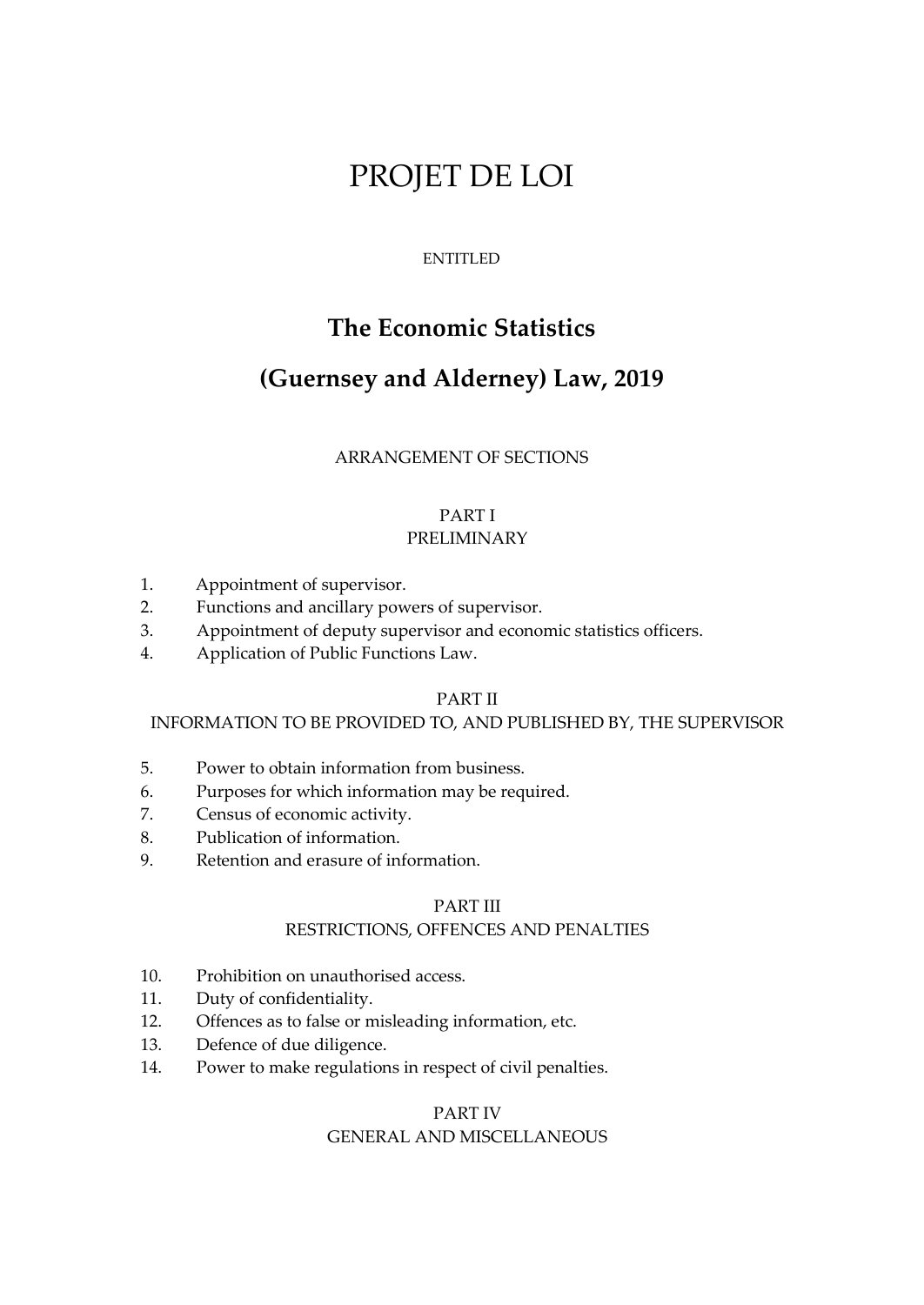- 15. Appeals.
- 16. Service of documents.
- 17. Submission, etc., of documents in electronic form to the supervisor.
- 18. Application to States and statutory bodies.
- 19. General provisions as to regulations.
- 20. Interpretation.
- 21. Amendment of Income Tax (Guernsey) Law, 1975.
- 22. Amendment of Social Insurance (Guernsey) Law, 1978.
- 23. Amendment of States' Register of Contact Details (Guernsey and Alderney) Law, 2019.
- 24. Citation.
- 25. Commencement.

Schedule: Matters about which information may be required.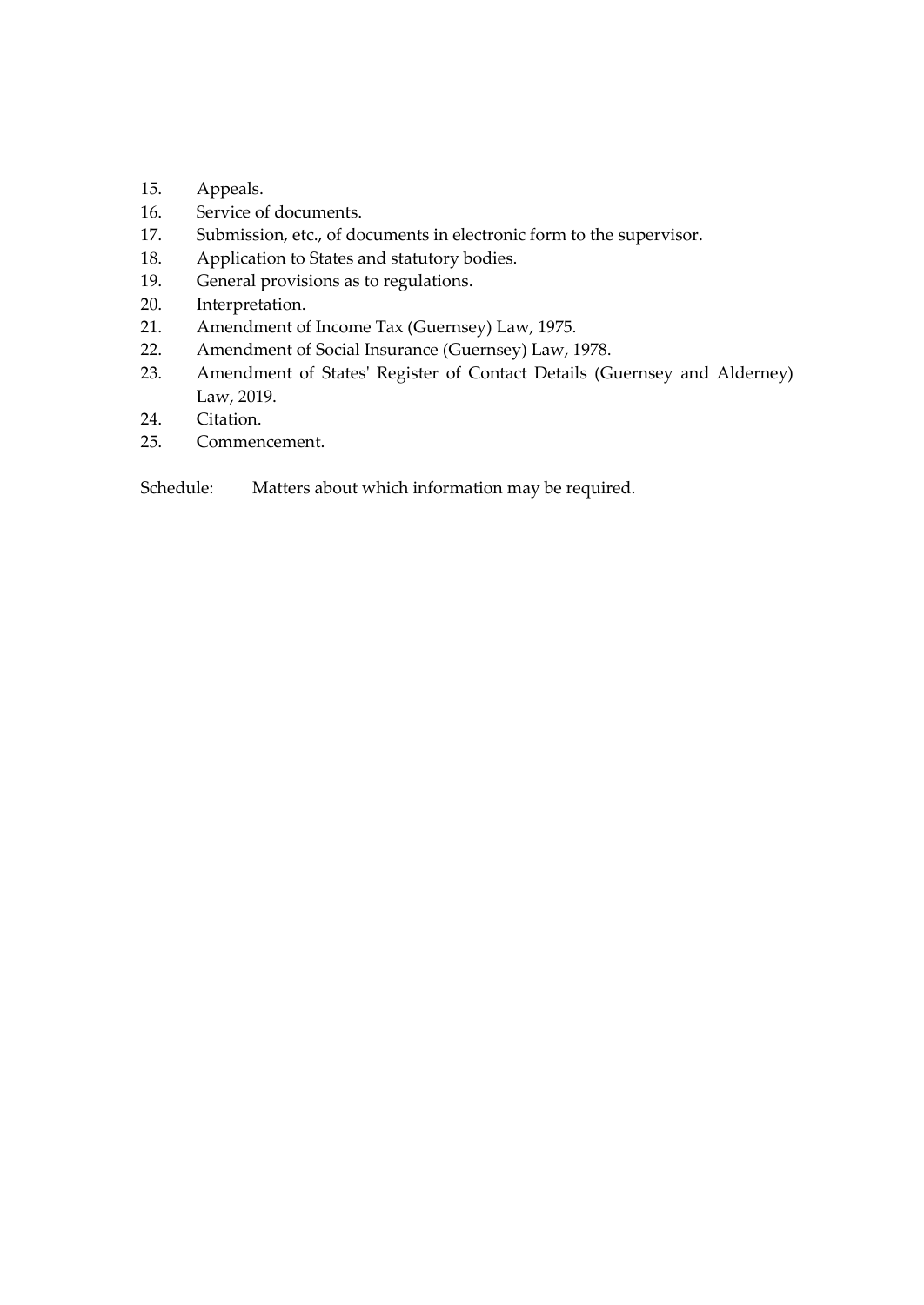# PROJET DE LOI

#### ENTITLED

# **The Economic Statistics (Guernsey and Alderney) Law, 2019**

THE STATES, in pursuance of their Resolution of the 11<sup>th</sup> November, 2015<sup>a</sup>, have approved the following provisions which, subject to the Sanction of Her Most Excellent Majesty in Council, shall have force of law in the islands of Guernsey, Alderney, Herm and Jethou.

#### PART I

#### PRELIMINARY

## **Appointment of supervisor.**

**1.** (1) The States of Guernsey Policy & Resources Committee ("**the Committee**") must in writing appoint a person, who may be an officer of the Committee, to be the economic statistics supervisor ("**the supervisor**") for the purposes of this Law; and such appointment may be periodic or for a fixed term, and is subject to such terms and conditions as the Committee may from time to time think fit.

(2) The supervisor is responsible to the Committee for the exercise and performance of the supervisor's functions under this Law, and the Committee may give to the supervisor such guidance and directions of a strategic or general

\_\_\_\_\_\_\_\_\_\_\_\_\_\_\_\_\_\_\_\_\_\_\_\_\_\_\_\_\_\_\_\_\_\_\_\_\_\_\_\_\_\_\_\_\_\_\_\_\_\_\_\_\_\_\_\_\_\_\_\_\_\_\_\_\_\_\_\_\_

**<sup>a</sup>** Article VII of Billet d'État No. XVIII of 2015.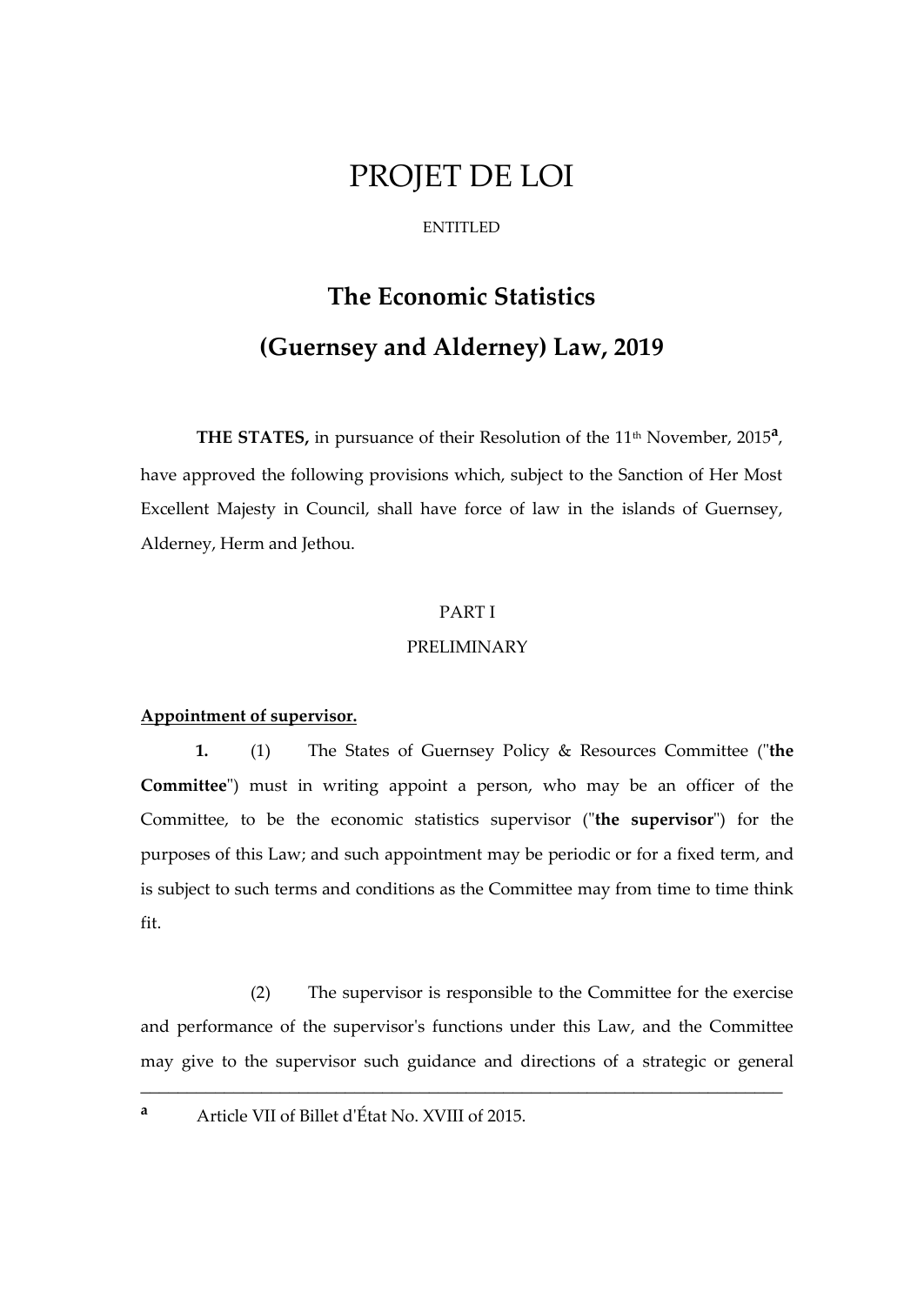character as it thinks fit with respect to the discharge of those functions, but not in relation to matters relating directly to the performance of the supervisor's functions.

(3) The supervisor shall, in the discharge of the supervisor's functions under this Law, have regard to any guidance and comply with any direction given under subsection (2).

(4) The Committee may at any time in writing revoke, or vary the terms and conditions of, an appointment made under subsection (1).

(5) Subject to the provisions of this section, the supervisor shall hold and vacate the office of supervisor in accordance with the terms and conditions of his or her appointment.

#### **Functions and ancillary powers of supervisor.**

**2.** (1) The functions of the supervisor are -

- (a) to collect, compile, analyse, abstract, calculate and publish statistical information on the economic activity and trends of business in Guernsey and Alderney, including (but not limited to) gross domestic product,
- (b) to make such arrangements and to do all such things as are necessary for the taking of a census of economic activity under section 7, and
- (c) to carry out such other functions as the Committee may from time to time specify or as may be assigned -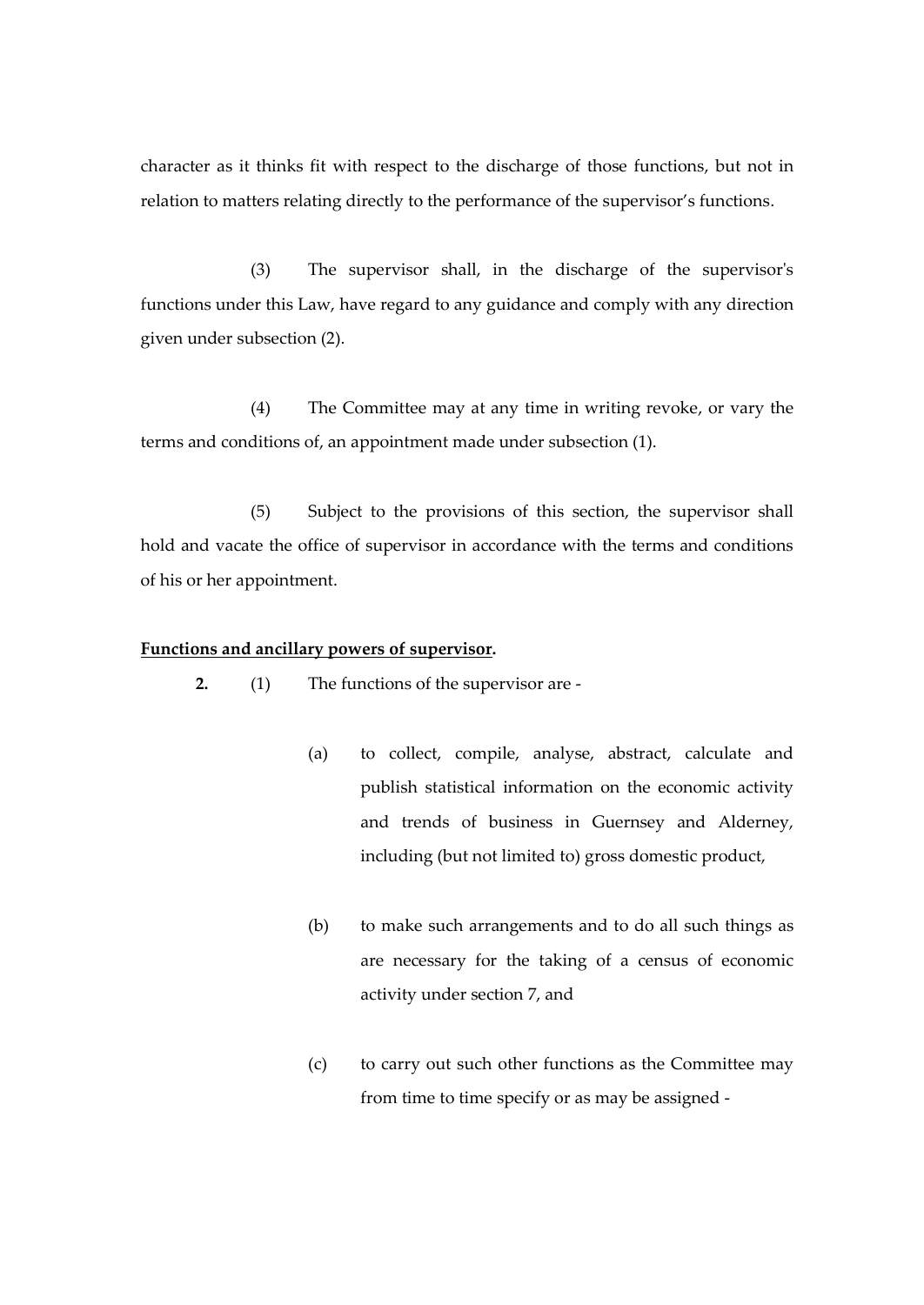- (i) by this Law or any other enactment, or
- (ii) by Resolution of the States.
- (2) For the avoidance of doubt, the supervisor may
	- (a) design and use such electronic and other processes,
	- (b) make such directions,
	- (c) issue such forms and instructions,
	- (d) request the production of and otherwise obtain such accounts and information from such persons and within such periods and at such times and intervals,
	- (e) subject to any provision to the contrary in this Law or any other enactment, publish such information, reports, guidance, recommendations and other documents,
	- (f) appoint such persons or bodies to advise the supervisor in relation to the exercise of any of the functions of the supervisor, and
	- (g) exercise such other ancillary, incidental or supplementary powers,

as the supervisor thinks fit and as may be necessary or expedient for the purposes of discharging the functions of the supervisor.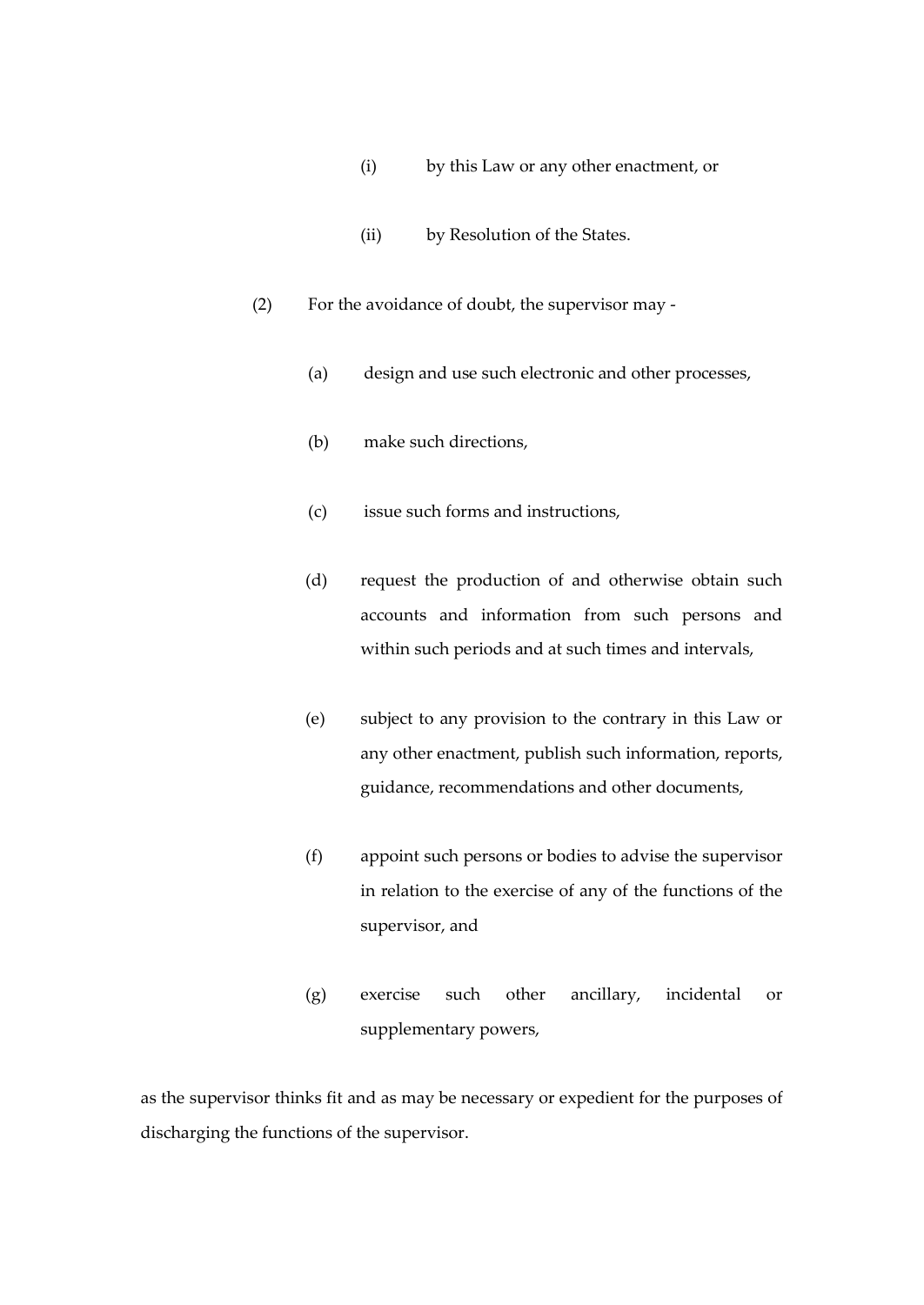#### **Appointment of deputy supervisor and economic statistics officers**.

**3.** (1) Without prejudice to any other powers of appointment or delegation, the supervisor may, subject to such terms and conditions as the supervisor thinks fit, appoint any person as deputy supervisor with authority to exercise the supervisor's functions during any period in which the supervisor is unavailable, or unable to act, or during any vacancy in that office.

(2) A function exercised by a deputy supervisor pursuant to an appointment under this section is for all purposes exercised by the supervisor; and every decision taken or other thing done by a deputy supervisor pursuant to such an appointment has the same effect as if taken or done by the supervisor.

- (3) An appointment under this section of a deputy supervisor
	- (a) may be varied or terminated at any time by the supervisor, but without prejudice to anything done pursuant to the appointment or to the making of a new appointment,
	- (b) does not prevent the exercise of the function by the supervisor while the appointment subsists.

(4) The supervisor may, with the consent of the Committee, appoint such number of economic statistics officers, on such terms and conditions (whether as to remuneration, expenses or otherwise), as may appear to the supervisor to be necessary to assist in the discharge of the functions of the supervisor.

## **Application of Public Functions Law.**

**4.** For the purposes of the Public Functions (Transfer and Performance)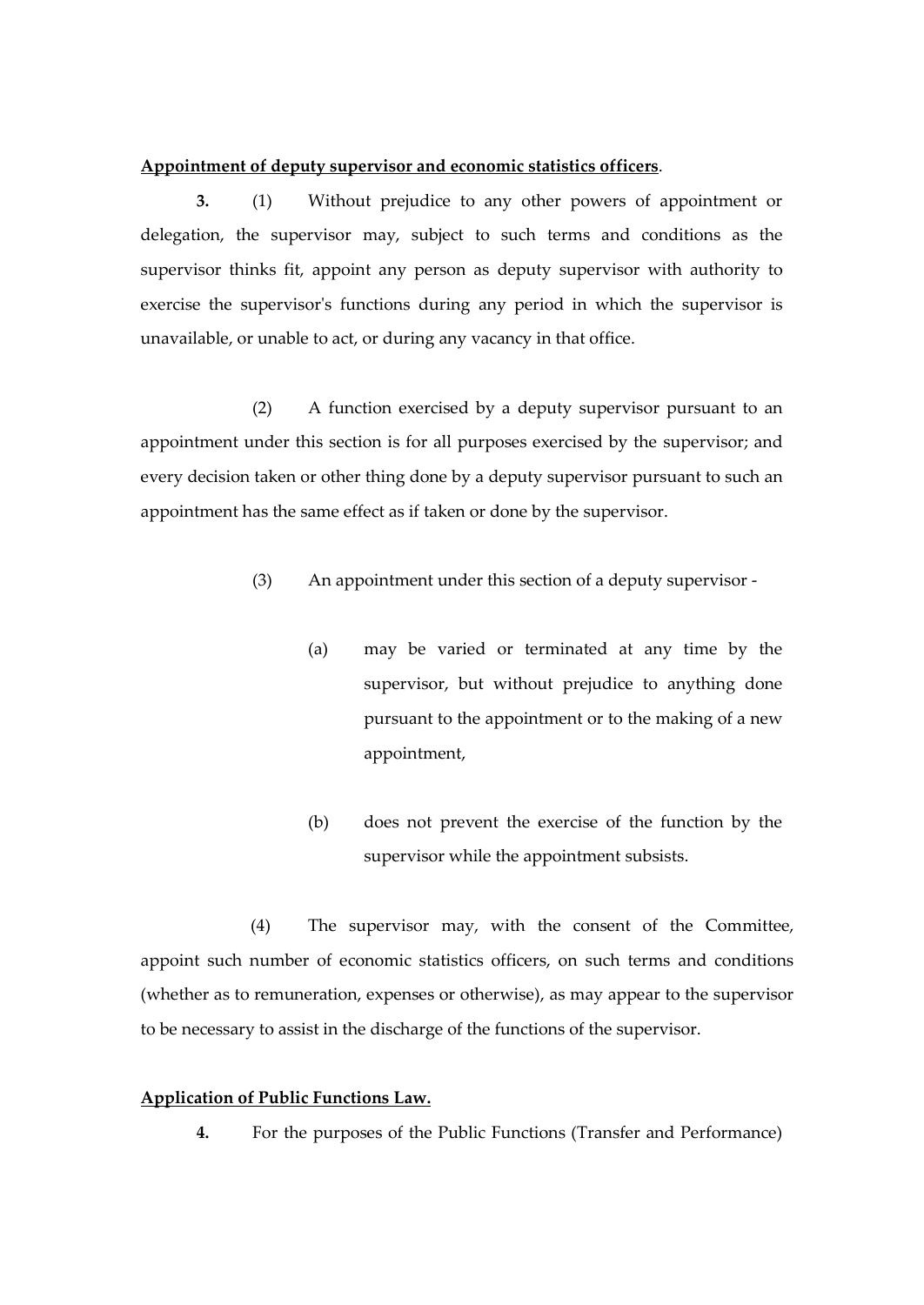(Bailiwick of Guernsey) Law, 1991**<sup>b</sup>** -

- (a) the office of the supervisor is a public office, and
- (b) the supervisor is an office-holder.

## PART II

## INFORMATION TO BE PROVIDED TO, AND PUBLISHED BY, THE SUPERVISOR

## **Power to obtain information from business.**

**5.** (1) Subject to section 6, the supervisor may, by notice in writing served on any person carrying on an undertaking in Guernsey or Alderney, require that person to provide information in respect of the undertaking about any of the matters set out in the Schedule.

(2) A notice requiring information under subsection (1) must specify –

\_\_\_\_\_\_\_\_\_\_\_\_\_\_\_\_\_\_\_\_\_\_\_\_\_\_\_\_\_\_\_\_\_\_\_\_\_\_\_\_\_\_\_\_\_\_\_\_\_\_\_\_\_\_\_\_\_\_\_\_\_\_\_\_\_\_\_\_\_

- (a) the information or class or description of information to be provided,
- (b) the form and manner in which the information must be provided,
- (c) the means by which the information must be provided,
- **b** Order in Council No. XXI of 1991.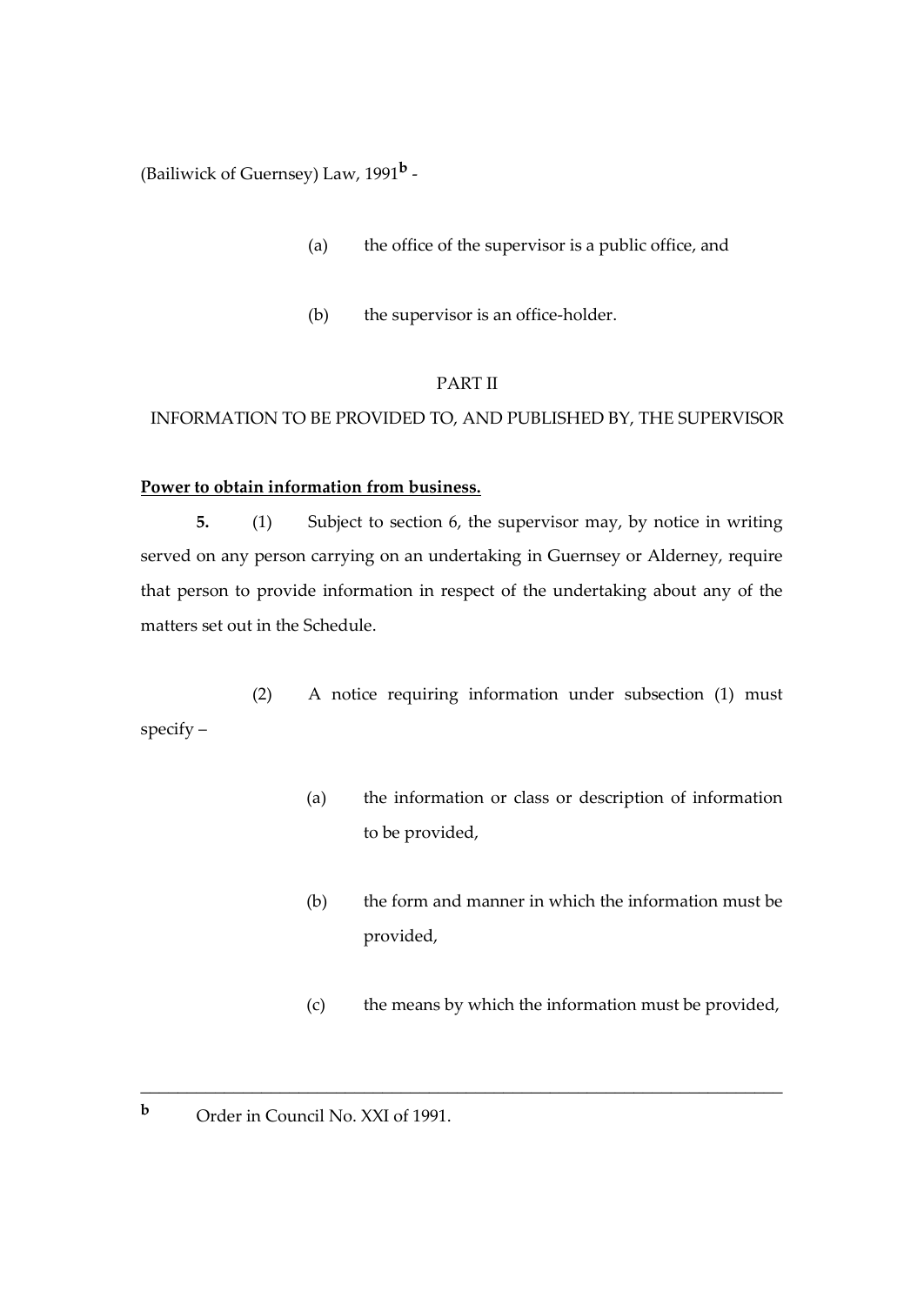- (d) the time within which the information must be provided,
- (e) the periods to which the information must relate, and
- (f) the right to appeal against the notice under section 15.

(3) The Committee may, after consultation with the States of Alderney Policy and Finance Committee, by regulations amend the Schedule for the purpose of amending or removing any of the matters listed here, or adding one or more matters to the list.

## **Purposes for which information may be required.**

**6.** The supervisor may only require information to be provided under section 5 if the supervisor is satisfied that the information is necessary for any of the following purposes -

- (a) in order to calculate economic activity and trends of business in Guernsey and Alderney, including (but not limited to) gross domestic product,
- (b) the provision of statistics on economic activity and such trends, including (but not limited to) gross domestic product, and
- (c) the taking of a census of economic activity under section 7.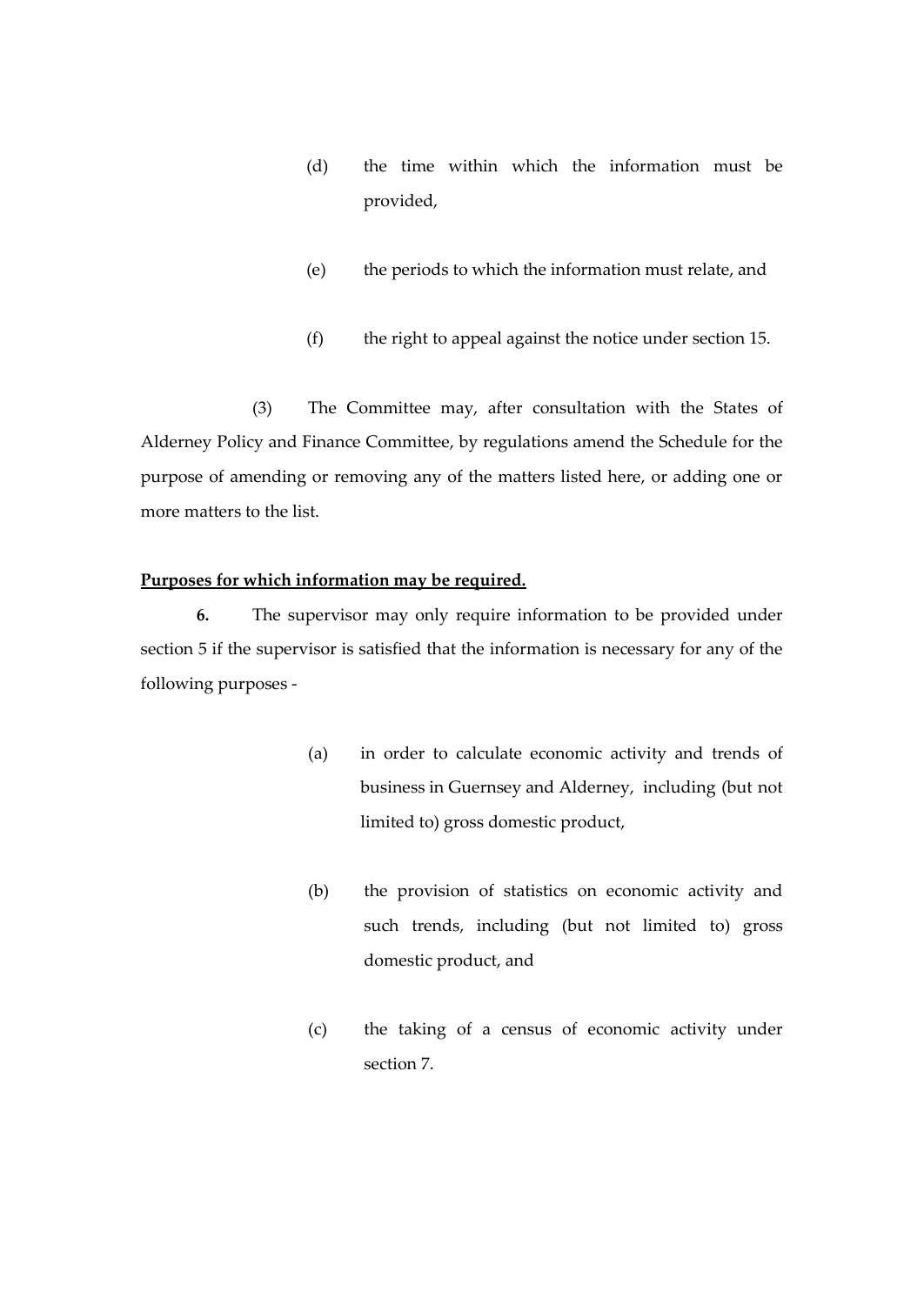#### **Census of economic activity.**

**7.** (1) The supervisor shall arrange for a census of economic activity in Guernsey and Alderney (**"an Economic Census")** to be taken each year, unless the States of Deliberation (or, in respect of Alderney, the States of Alderney) resolves otherwise in respect of any particular year or generally.

(2) The Committee may by regulation, after consultation with the States of Alderney Policy and Finance Committee, make such further provision in relation to the taking of an Economic Census, and (subject to section 8(1)(a) and (2)) the publication of information provided pursuant to the taking of such a census, as it thinks fit.

(3) Without prejudice to the generality of the foregoing, regulations under subsection (2) may make provision –

- (a) subject to section 5, in respect of the information that a person may be required to provide pursuant to the taking of such a census, and
- (b) subject to section 9, in respect of the retention and erasure of such information.

## **Publication of information.**

**8.** (1) Subject to the provisions of subsection (2) and section 11, the supervisor -

> (a) must publish information provided pursuant to the taking of an Economic Census within three months of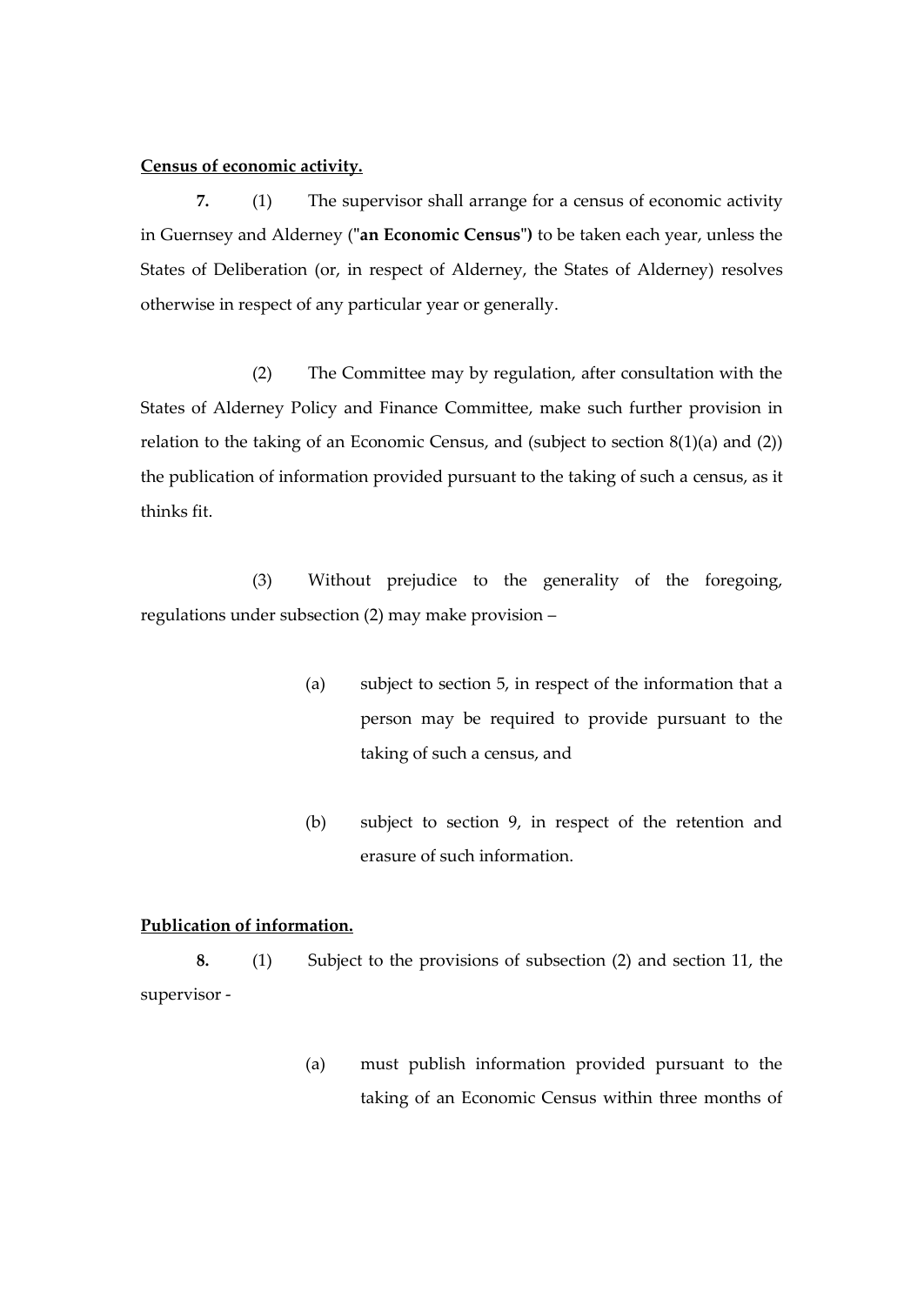the census having been taken or such other period as the Committee may direct, and

(b) may publish other information obtained under this Law in such form and manner and at such time as the supervisor thinks fit.

(2) The supervisor may not publish information which the supervisor has reasonable grounds to believe may be commercially sensitive, without the consent in writing of the person whose commercial interests would or might be prejudiced by the publication.

#### **Retention and erasure of information.**

**9.** The supervisor must maintain information obtained under this Law for a period of six years from the time the information is provided ("**the relevant period**"), and at the expiry of the relevant period the supervisor must, unless the Committee directs otherwise in any particular case or class or description of cases, and subject to the provisions of any enactment, rule of law or order of the court to the contrary, erase the information (including, for the avoidance of doubt, all copies thereof in whatever form).

#### PART III

## RESTRICTIONS, OFFENCES AND PENALTIES

## **Prohibition on unauthorised access.**

**10.** (1) Neither the supervisor nor an economic statistics officer may cause or permit any other person to access, view or use information obtained under this Law except –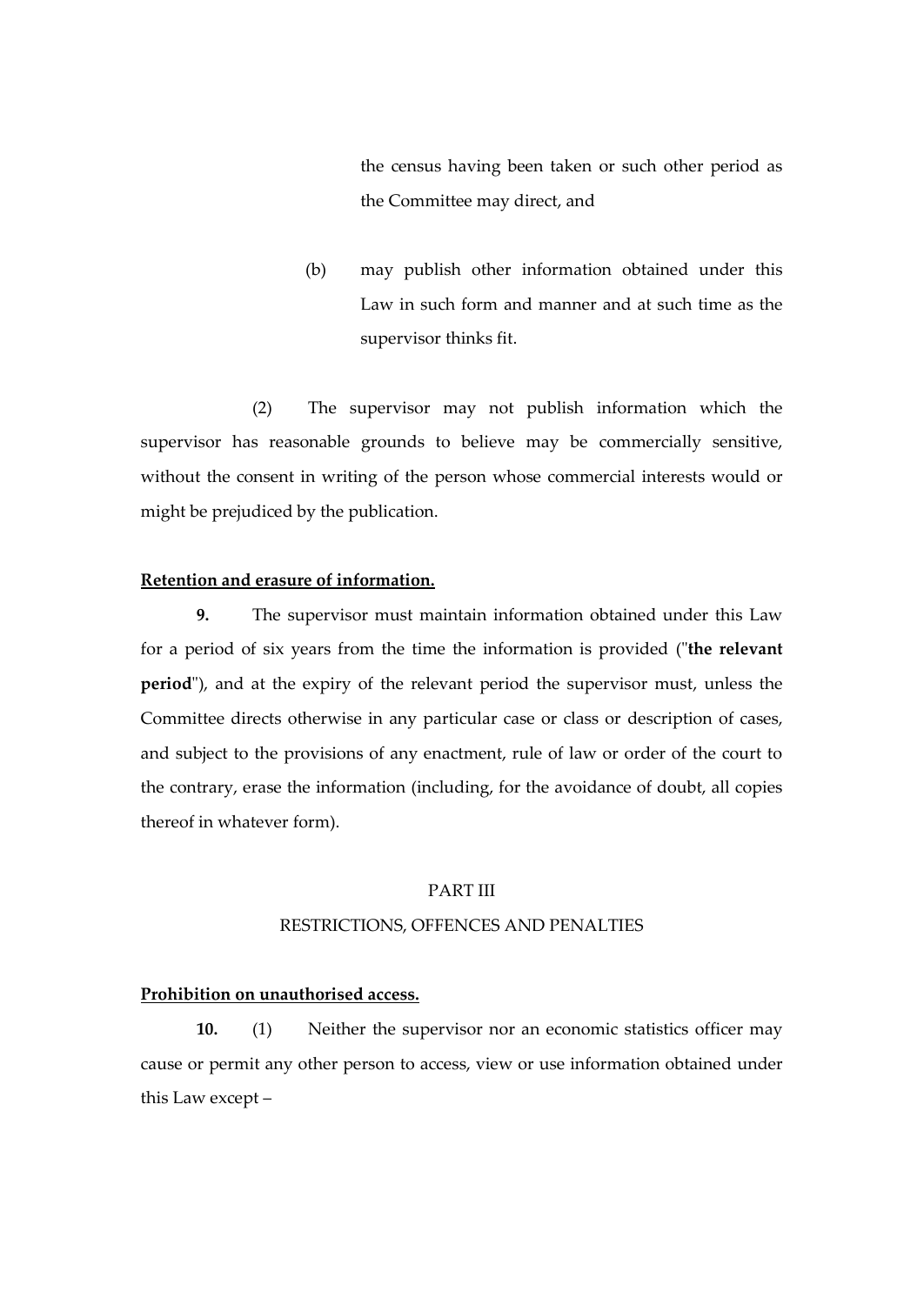- (a) where necessary to assist the supervisor or an economic statistics officer to carry out the supervisor's functions, or
- (b) where required or authorised to do so by
	- (i) any other enactment, or
	- (ii) a court order,

and where disclosure of such information is made to another person under this section, the restriction in this section applies to that person as it does to the supervisor and an economic statistics officer.

(2) A person who contravenes subsection (1) is guilty of an offence and liable on summary conviction to a fine not exceeding twice level 5 on the uniform scale.

#### **Duty of confidentiality.**

**11.** (1) This section applies where, in the exercise or performance of their respective functions, the supervisor or an economic statistics officer acquires any information in relation to which a person ("**the identifiable person**") is identified or identifiable.

(2) Except as authorised by subsection (3), the supervisor or officer (as the case may be) must not disclose that information to any other person.

(3) The supervisor or officer (as the case may be) may disclose to another person the information mentioned in subsection (1) where—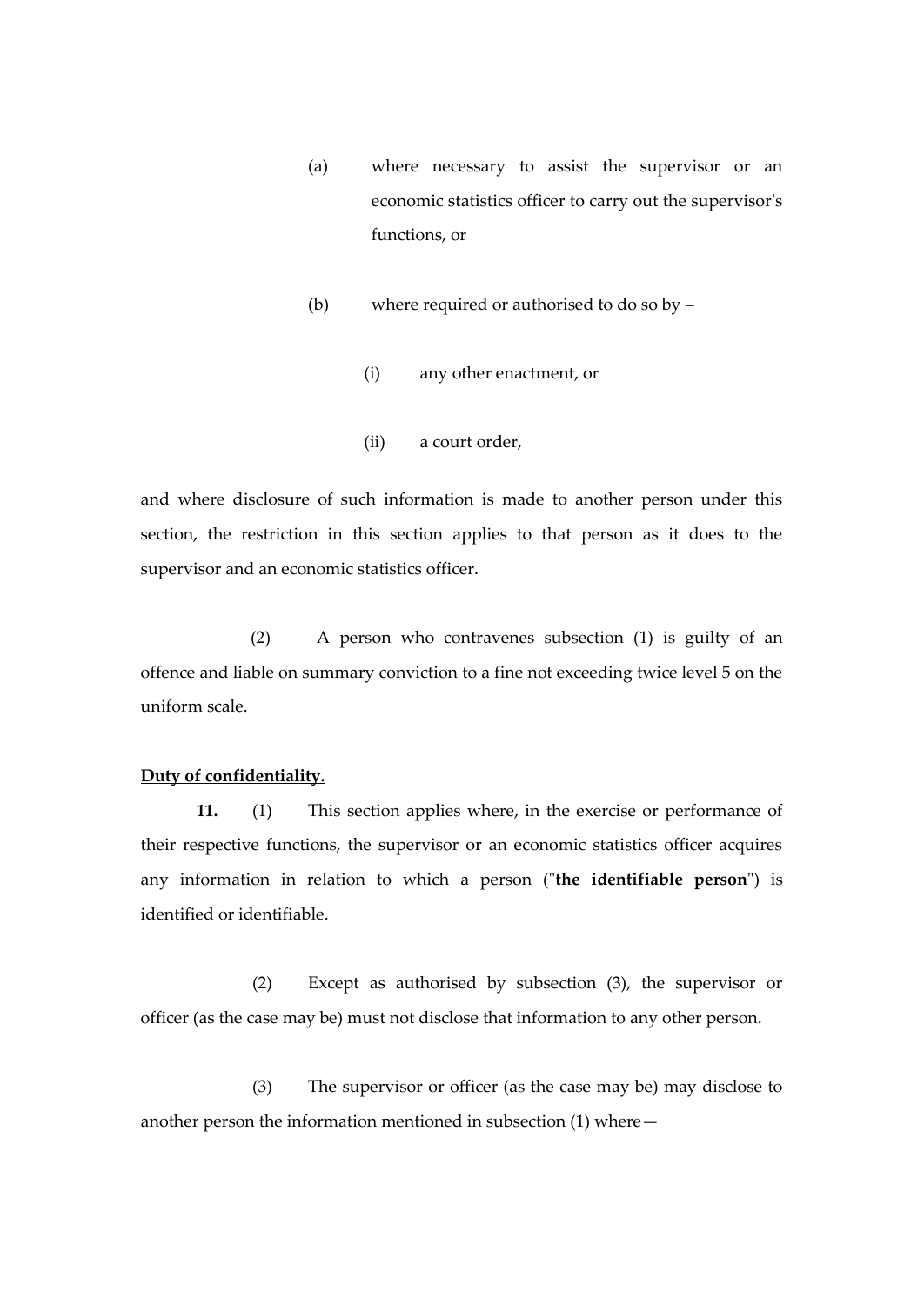- (a) the identifiable person has given the supervisor or officer explicit consent to the disclosure,
- (b) at the time of disclosure, the information is or has already been made public (other than through an act or omission of the supervisor or officer concerned),
- (c) the information is disclosed in the form of a summary or collection so framed as not to enable information relating to any identifiable person to be ascertained from it,
- (d) the disclosure is necessary for the purposes of any legal proceedings, or
- (e) the disclosure is necessary for the purposes of complying with any enactment or court order.

(4) The duty in subsection (2) survives the expiry or termination of the office or employment of the supervisor or officer concerned.

(5) A person who contravenes subsection (2) is guilty of an offence and liable on summary conviction to a fine not exceeding twice level 5 on the uniform scale.

## **Offences as to false or misleading information, etc.**

**12.** (1) If a person ("A") -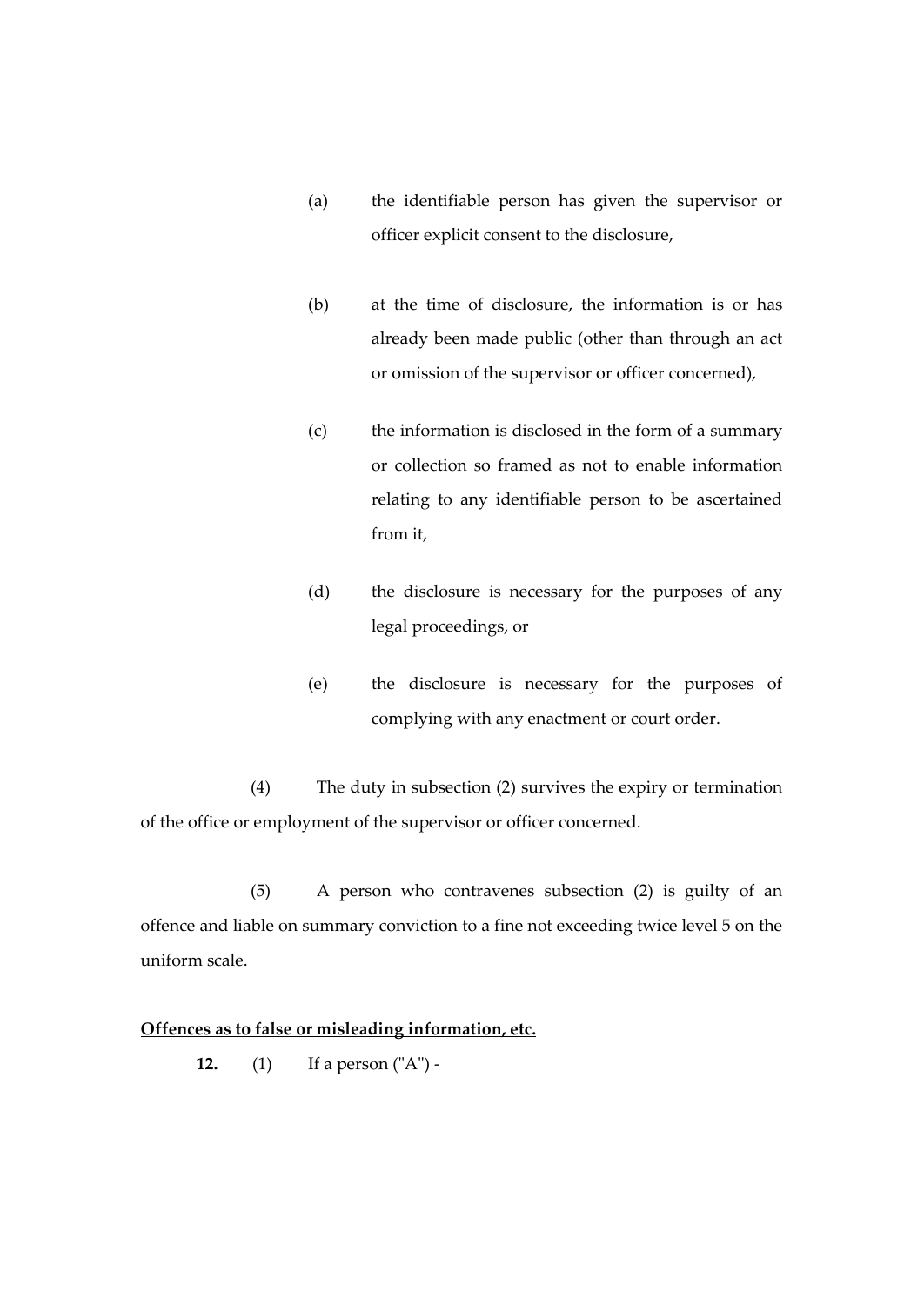- (a) in purported compliance with a requirement imposed under this Law, or
- (b) otherwise than as mentioned in paragraph (a) but in circumstances in which A intends, or could reasonably be expected to know, that the statement or information provided by A would or might be used by the supervisor for the purpose of exercising the functions of supervisor,

does any of the following -

- (i) makes a statement which A knows or has reasonable cause to believe to be false, deceptive or misleading in a material particular,
- (ii) dishonestly or otherwise, recklessly makes a statement which is false, deceptive or misleading in a material particular,
- (iii) produces or furnishes or causes or permits to be produced or furnished any information or document which A knows or has reasonable cause to believe to be false, deceptive or misleading in a material particular, or
- (iv) dishonestly or otherwise, recklessly produces or furnishes or recklessly causes or permits to be produced or furnished any information or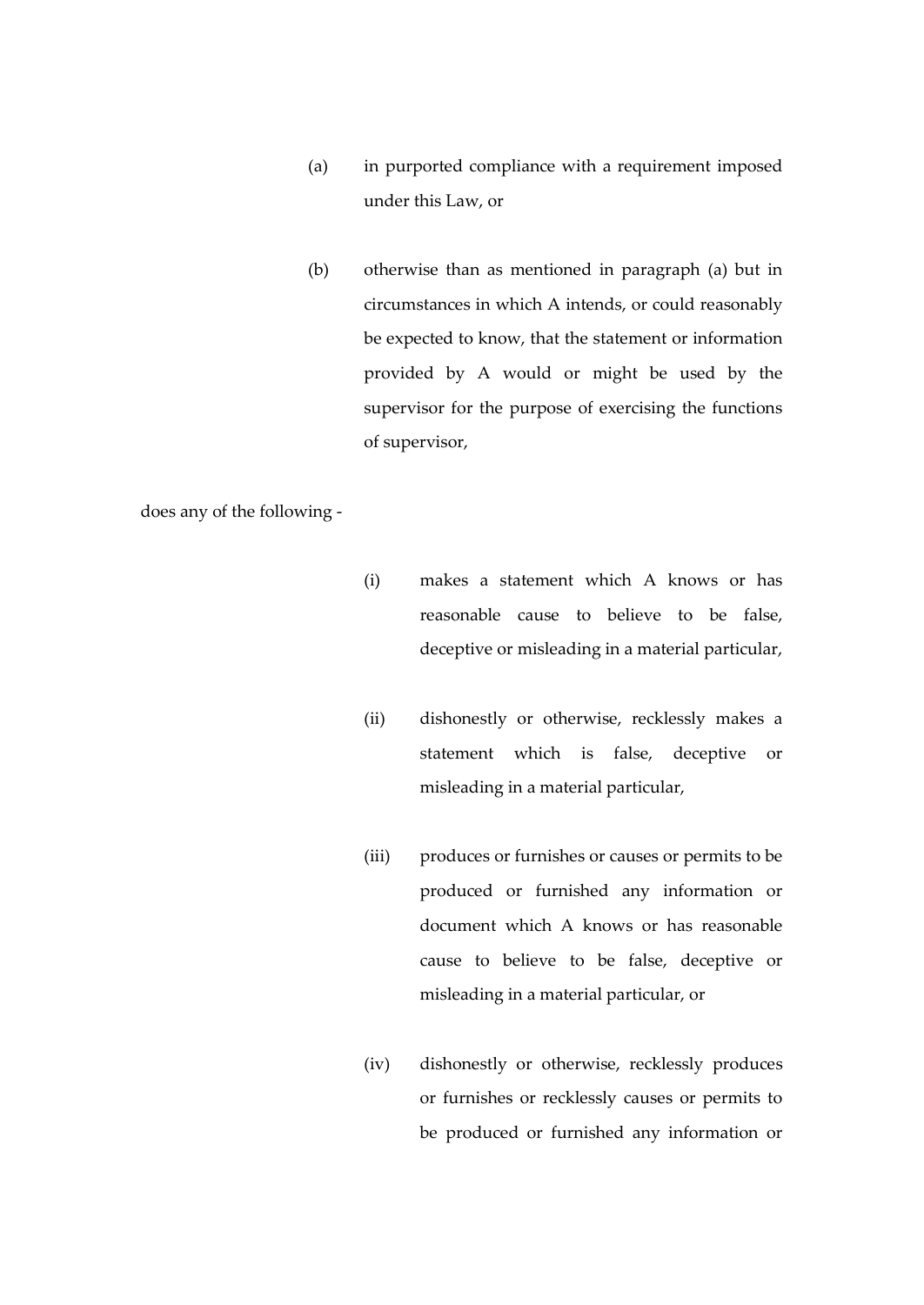document which is false, deceptive or misleading in a material particular,

A is guilty of an offence.

- (2) A person guilty of an offence under subsection (1) is liable
	- (a) on conviction on indictment, to imprisonment for a term not exceeding two years, or to a fine, or to both,
	- (b) on summary conviction, to imprisonment for a term not exceeding three months, or to a fine not exceeding level twice 5 on the uniform scale, or to both.

#### **Defence of due diligence.**

**13.** In any proceedings for an offence under section 10(2) or 11(5), it is a defence for the accused to prove that he or she took all reasonable precautions and exercised all due diligence to avoid the commission of such an offence by the accused and by any person under his or her control.

#### **Power to make regulations in respect of civil penalties.**

**14.** (1) The Committee may, after consultation with the States of Alderney Policy and Finance Committee and subject to section 18(2), by regulations make such provision as it thinks fit in respect of the charging of civil penalties for contraventions of this Law (other than contraventions of sections 10(1), 11(2) and 12), including (without limitation) civil penalties for failure to comply with a notice served under section 5(1).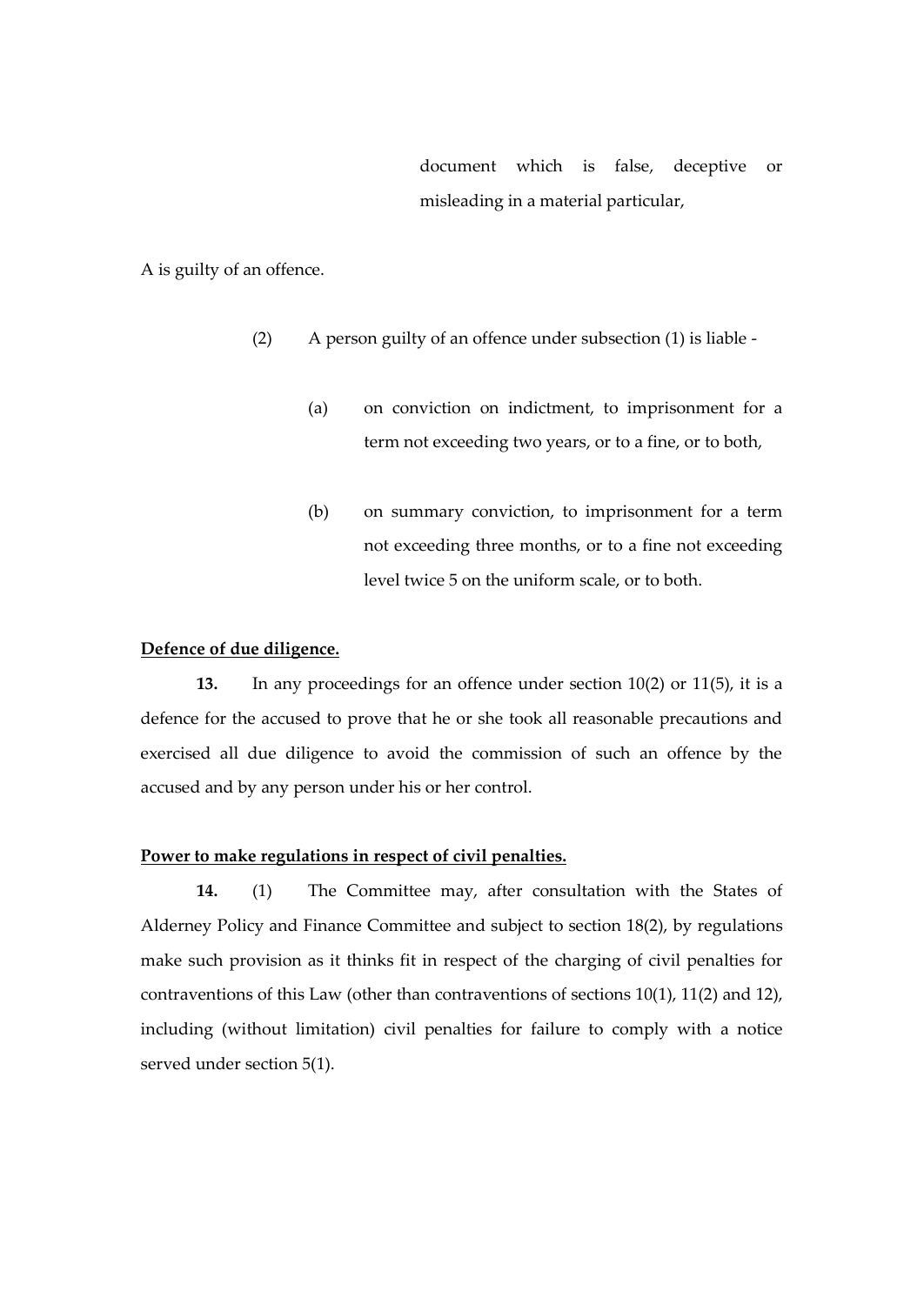(2) Without prejudice to the generality of the foregoing, and subject to subsection (3), regulations under this section may –

- (a) prescribe the amount of the civil penalty payable in the circumstances described in subsection (1),
- (b) provide for the payment and collection of penalties and for their recovery as a civil debt, and
- (c) provide for the imposition and amount of additional daily penalties for a continuing contravention of this Law.
- (3) Regulations made under this section must
	- (a) provide for the making of representations, and their consideration by the Committee, before a civil penalty may be imposed, and
	- (b) specify a maximum amount of a civil penalty (which must not exceed £1,000), and a maximum daily penalty (which must not exceed £50), which may be imposed.

(4) The States may by Ordinance, after consultation with the States of Alderney Policy and Finance Committee, amend the amounts set out in subsection (3)(b).

(5) A person is not liable to a civil penalty if a prosecution in respect of the matter has been commenced.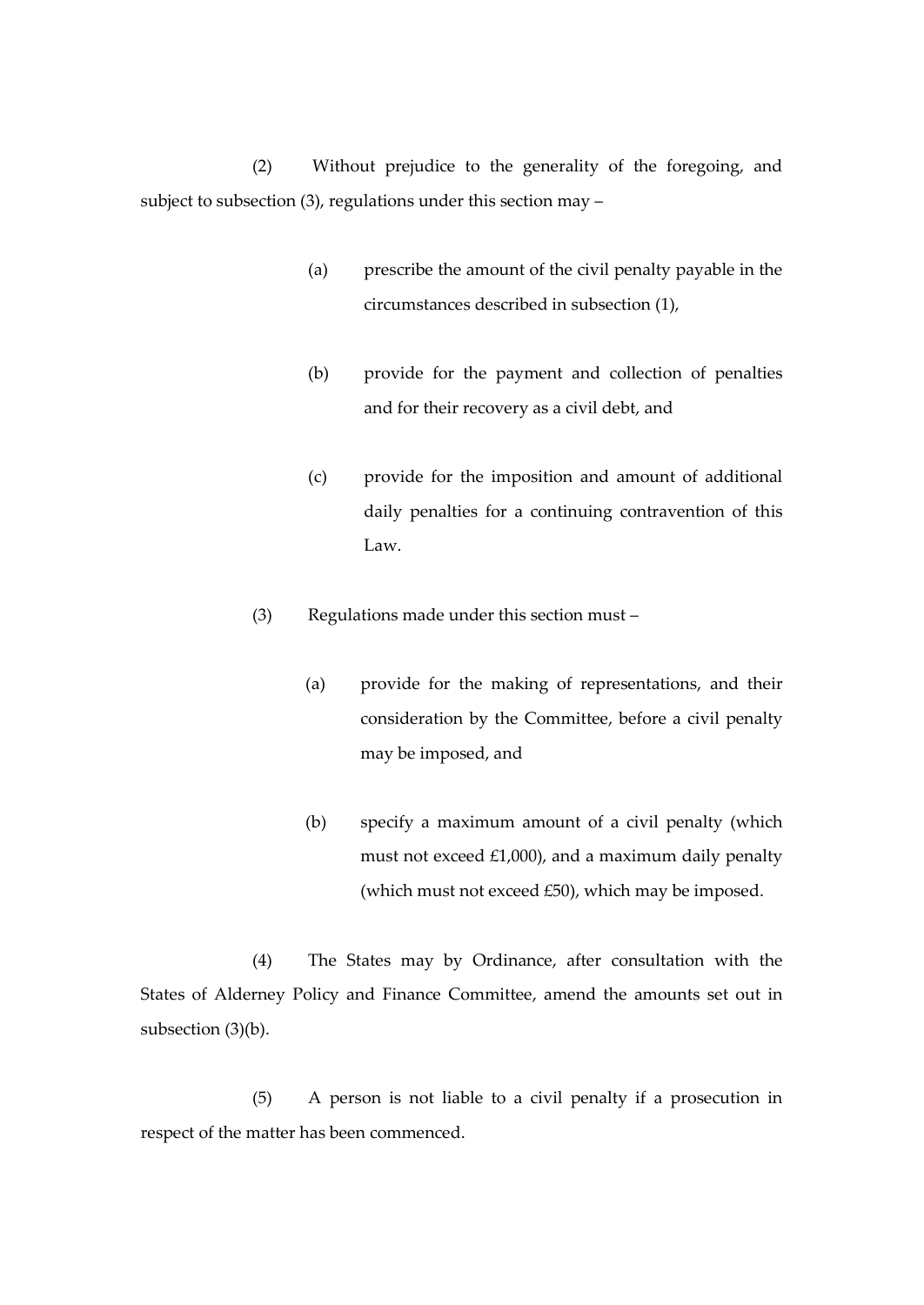(6) If the prosecution commences after the civil penalty has been paid, the Committee shall repay the civil penalty to the person.

#### PART IV

#### GENERAL AND MISCELLANEOUS

## **Appeals.**

**15.** (1) A person who is aggrieved by any decision of the supervisor under this Law (including a decision to serve a notice requiring information under section 5(1), or to impose a civil penalty under regulations made under section 14) may appeal to the Court against the decision.

- (2) The grounds of an appeal under this section are that
	- (a) the decision was ultra vires or there was some other error of law,
	- (b) the decision was unreasonable,
	- (c) the decision was made in bad faith,
	- (d) there was a lack of proportionality, or
	- (e) there was a material error as to the facts or as to the procedure.
- (3) An appeal under this section shall be instituted –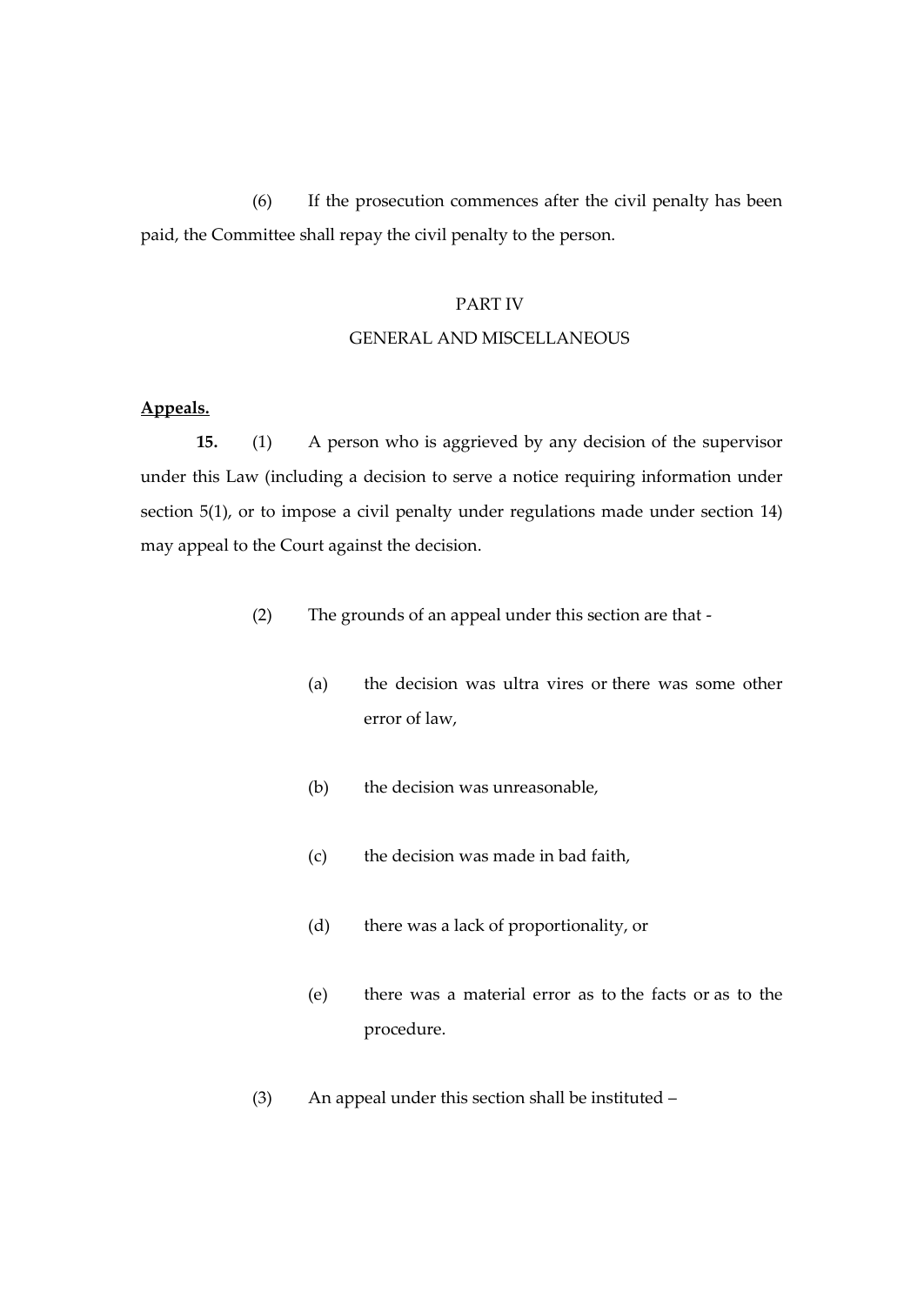- (a) within a period of 28 days immediately following the date of the notice of the supervisor's decision, and
- (b) by summons served on the supervisor stating the grounds and material facts on which the appellant relies.
- (4) On an appeal under this section the Court may
	- (a) set the decision of the supervisor aside and, if the Court considers it appropriate to do so, remit the matter to the supervisor with such directions as the Court thinks fit, or
	- (b) confirm the decision, in whole or in part.

(5) Subject to any direction given by the Court, the appellant shall, when serving a summons on the supervisor under subsection (3), give notice of the appeal –

- (a) to the Committee, and
- (b) where the appeal is instituted in respect of a notice requiring information under section 5(1) served on a person who is not the appellant, to that person.

(6) An appeal from a decision of the Court under this section lies to the Court of Appeal on a question of law.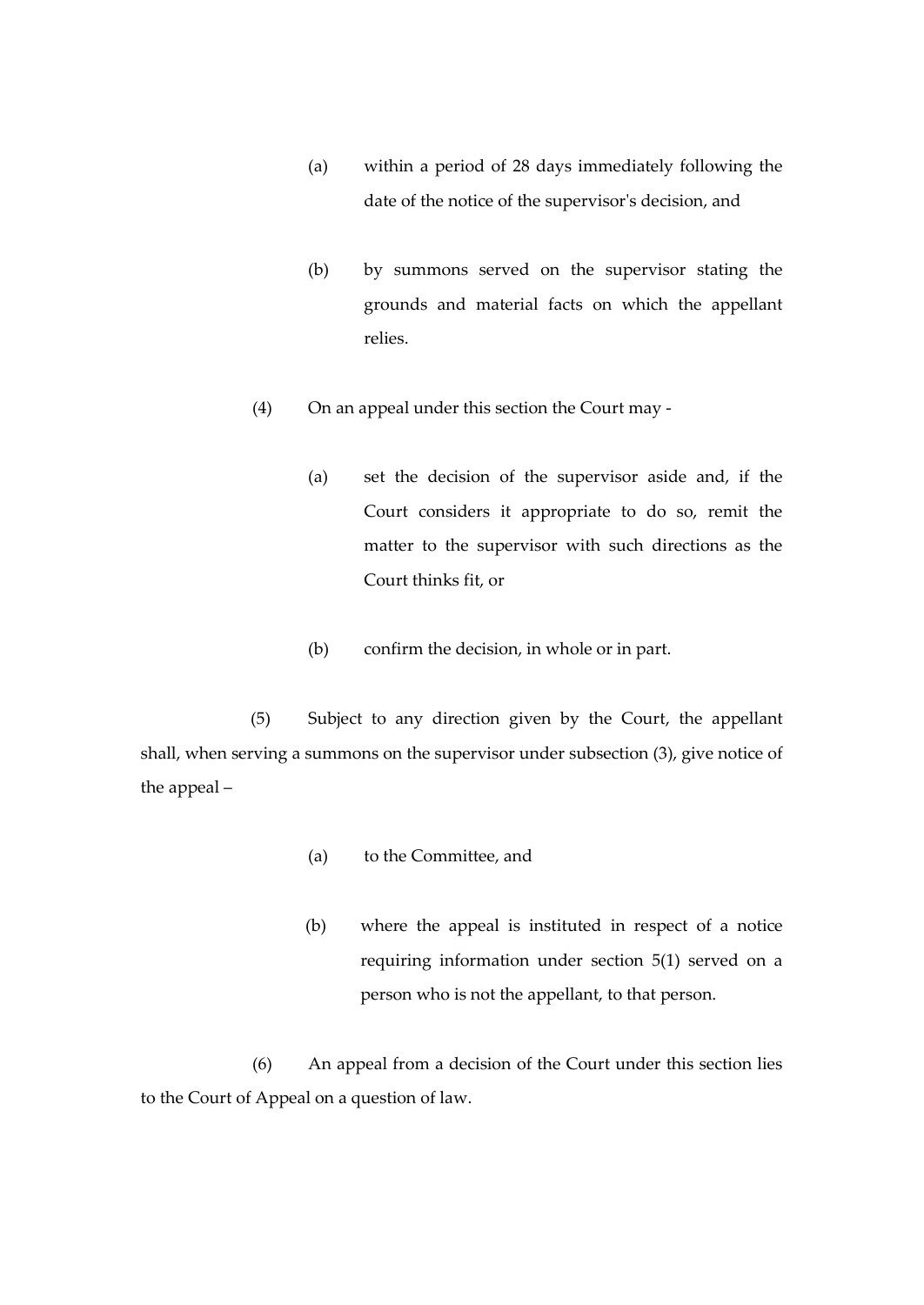#### **Service of documents.**

**16.** (1) A notice or document other than a summons to be served under this Law may be served on –

- (a) an individual, by being delivered to that person, or by being left at, or sent by post to, that person's usual or last known place of abode, or by being transmitted to that person's relevant electronic address,
- (b) a legal person with a registered office in Guernsey or Alderney, by being left at, or sent by post to, that registered office, or by being transmitted to its relevant electronic address,
- (c) a legal person without a registered office in Guernsey or Alderney, by being left at, or sent by post to, its principal or last known principal place of business in Guernsey or Alderney or, if there is no such place, its registered office or principal or last known principal place of business elsewhere, or by being transmitted to its relevant electronic address,
- (d) an unincorporated body, by being served on any partner (not being a limited partner in a limited partnership), member of the committee or other similar governing body, manager, or officer thereof in accordance with paragraph (a), or by being left at, or sent by post to, the body's principal or last known principal place of business in Guernsey or Alderney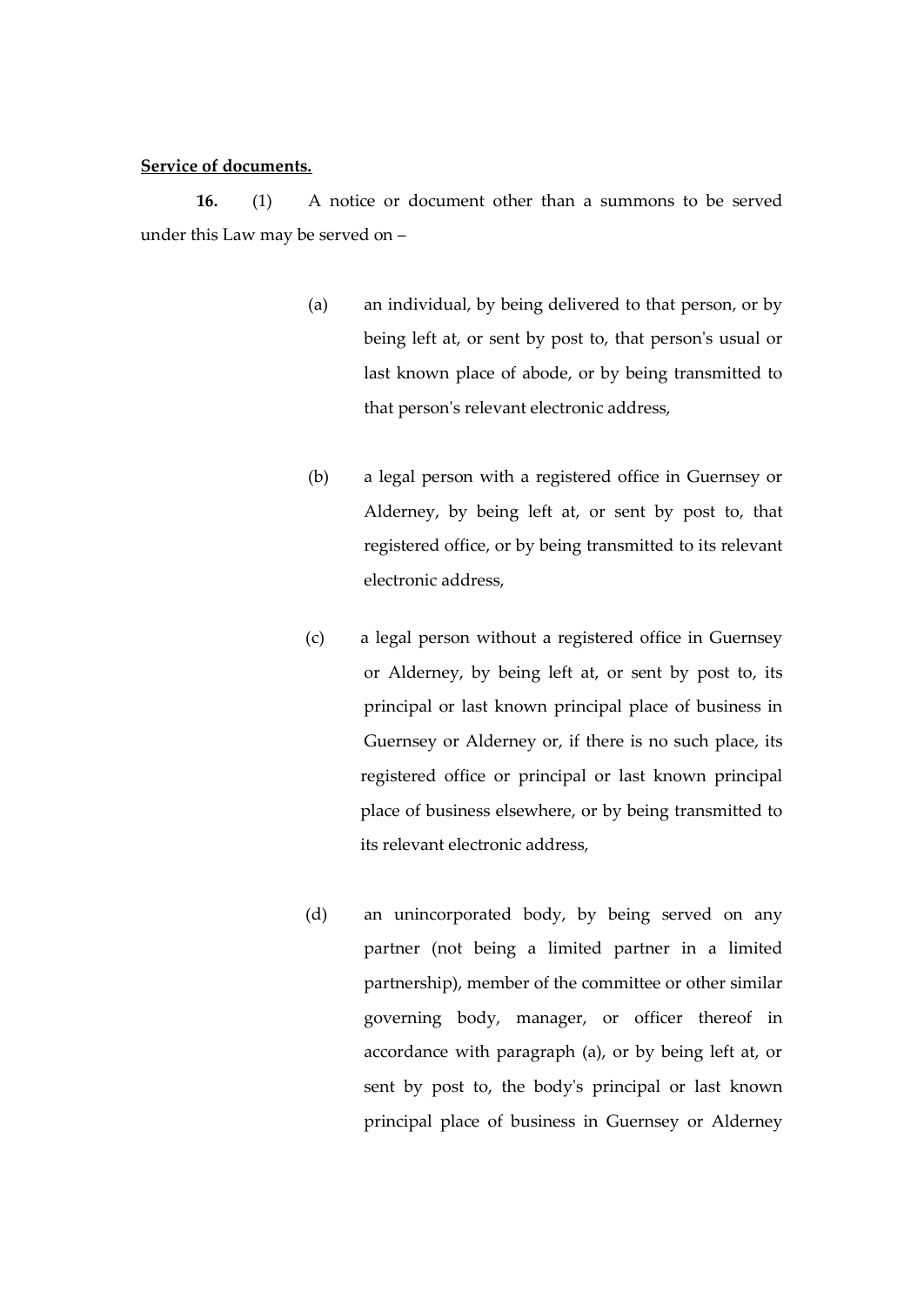or, if there is no such place, its principal or last known principal place of business elsewhere, or by being transmitted to its relevant electronic address,

- (e) a committee of the States of Guernsey or States of Alderney, by being left at, or sent by post to, the committee's principal offices, or by being transmitted to its electronic address,
- (f) subject to section 17, the supervisor, by being left at, or sent by post to, the supervisor's or the Committee's principal offices or by being transmitted to the supervisor's or the Committee's electronic address.

(2) If service of a notice or document cannot, after reasonable enquiry, be effected in accordance with subsection (1), the notice or document may be served –

- (a) by being published by the Committee in such manner and for such period as it thinks fit, or
- (b) by being published in La Gazette Officielle (or, where service is required to be effected in Alderney, in the Alderney Official Gazette) on two occasions falling on successive weeks.

(3) Subsections (1) and (2) are without prejudice to any other lawful method of service.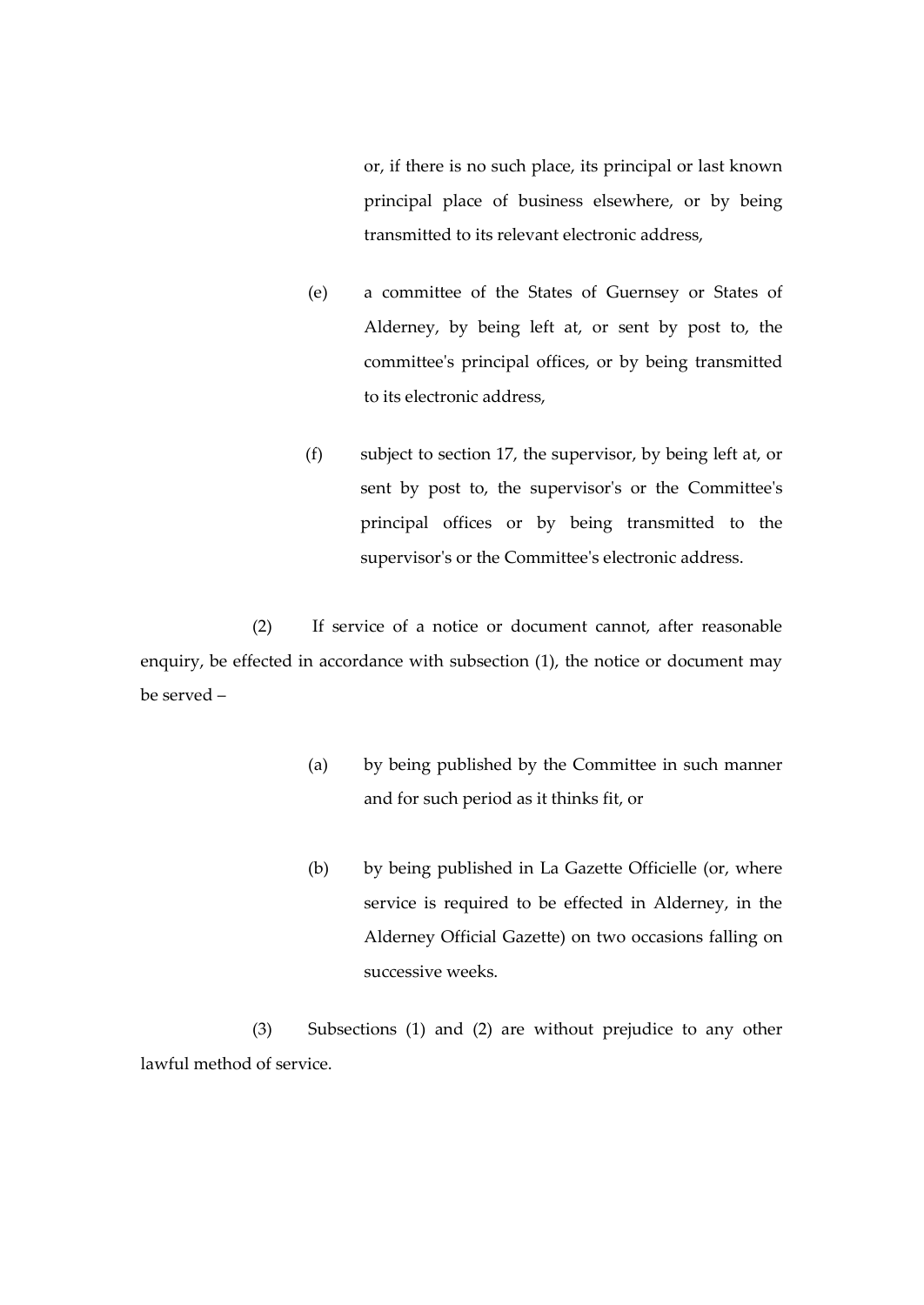(4) A document or notice sent by post is, unless the contrary is shown, deemed for the purposes of this Law to have been received –

- (a) in the case of a document sent to an address in the United Kingdom, the Channel Islands or the Isle of Man, on the third day after the day of posting,
- (b) in the case of a document sent elsewhere, on the seventh day after the day of posting,

excluding in each case any non-business day.

(5) Service of a document sent by post shall be proved by showing the date of posting, the address thereon and the fact of prepayment.

(6) Notwithstanding this section and any other rule of law in relation to the service of documents, no document to be served on the supervisor or on the Committee under this Law shall be deemed to have been served until it is received.

(7) A document shall be deemed for the purposes of this Law to have been -

- (a) addressed to the person concerned, and
- (b) delivered to any person, or left at or transmitted to a place or address,

if the person effecting service certifies that it was addressed, and delivered, left or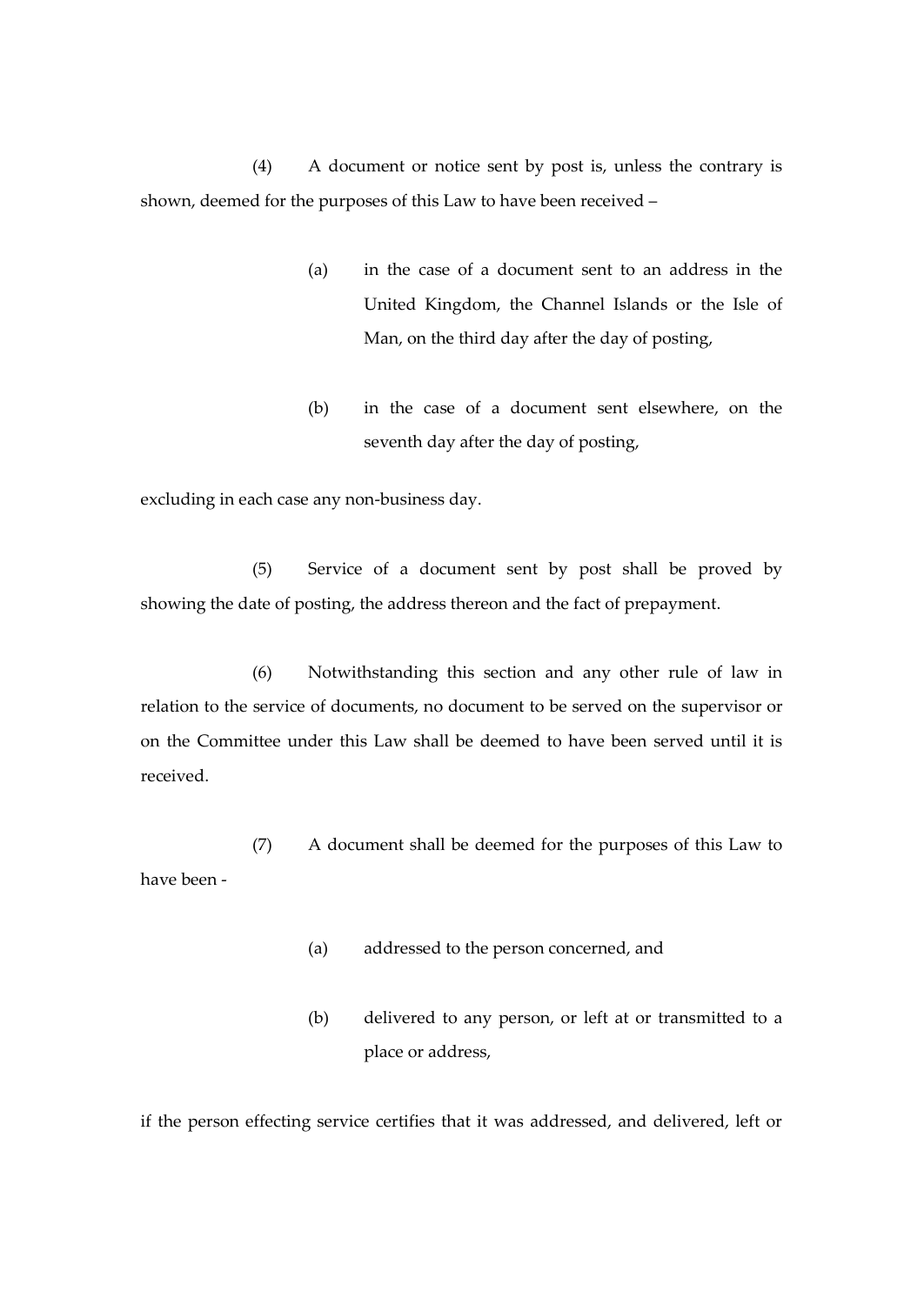transmitted (as the case may be), in accordance with the provisions of this section, and the document shall, unless the contrary is shown, be deemed for those purposes to have been received when it was delivered, left or transmitted (as the case may be).

#### **Submission, etc., of documents in electronic form to the supervisor.**

**17.** (1) A document required or permitted to be served on the supervisor under this Law shall (except to the extent that the supervisor requires or permits otherwise in any particular case or class of case) be in such electronic form and served by such electronic means, and to such electronic address, as the supervisor may require or, as the case may be, permit, whether in any particular case or class of cases or generally.

(2) Accordingly, where under this Law, any document is required to be in such form, or to be served by such means, or anything is required to be done in such form or manner, as the supervisor may require, the supervisor may, without limitation, require the document to be or, as the case may be, to be served, or the thing to be done, in such electronic form and by such electronic means as the supervisor may require, whether in any particular case or class of cases or generally.

- (3) This section is without prejudice to
	- (a) section  $16(6)$ ,
	- (b) the Electronic Transactions (Guernsey) Law, 2000**<sup>c</sup>** , and

\_\_\_\_\_\_\_\_\_\_\_\_\_\_\_\_\_\_\_\_\_\_\_\_\_\_\_\_\_\_\_\_\_\_\_\_\_\_\_\_\_\_\_\_\_\_\_\_\_\_\_\_\_\_\_\_\_\_\_\_\_\_\_\_\_\_\_\_\_

**<sup>c</sup>** Ordres en Conseil Vol. XL, p.263; as amended by Ordinance No. XXXIII of 2003; and No. XIV of 2014.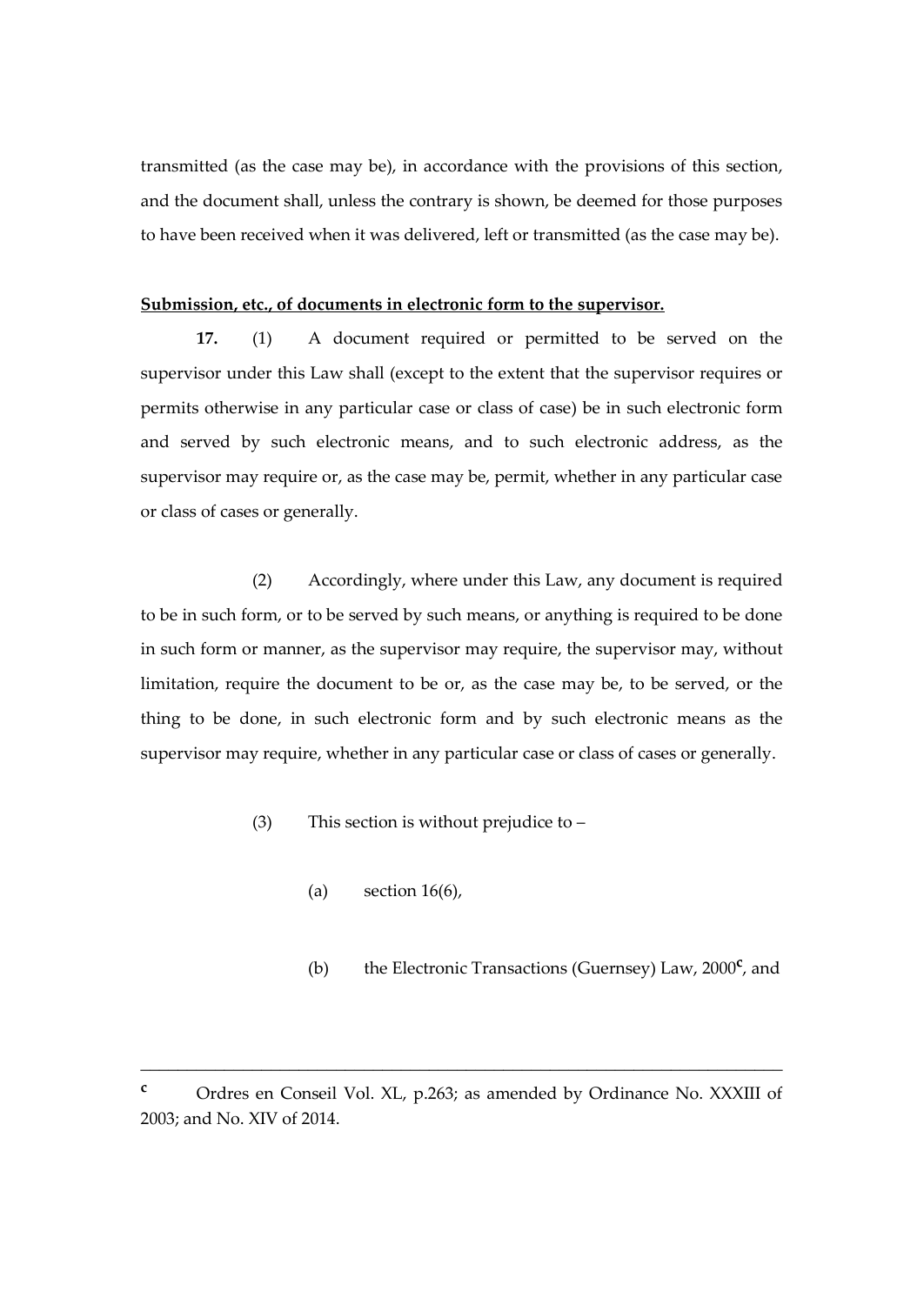(c) the Electronic Transactions (Alderney) Law, 2000**<sup>d</sup>** .

#### **Application to States and statutory bodies.**

**18**. (1) For the avoidance of doubt, information may be required by the supervisor to be provided pursuant to a notice served under section 5 from –

- (a) the States of Guernsey and its committees,
- (b) the States of Alderney and its committees, and
- (c) any person, body or office created or established by an enactment,

in so far as they are carrying on an undertaking, but section 5 does not apply to them when acting in any other capacity.

(2) However, civil penalties under section 14 in respect of any failure to comply with this Law or any regulations under it may not be imposed on any person, body or office referred to in subsection (1).

#### **General provisions as to regulations.**

**19.** (1) Any regulations of the Committee under this Law-

\_\_\_\_\_\_\_\_\_\_\_\_\_\_\_\_\_\_\_\_\_\_\_\_\_\_\_\_\_\_\_\_\_\_\_\_\_\_\_\_\_\_\_\_\_\_\_\_\_\_\_\_\_\_\_\_\_\_\_\_\_\_\_\_\_\_\_\_\_

- (a) may be amended or repealed by subsequent regulations hereunder,
- **<sup>d</sup>** Ordres en Conseil Vol. XLI, p.746.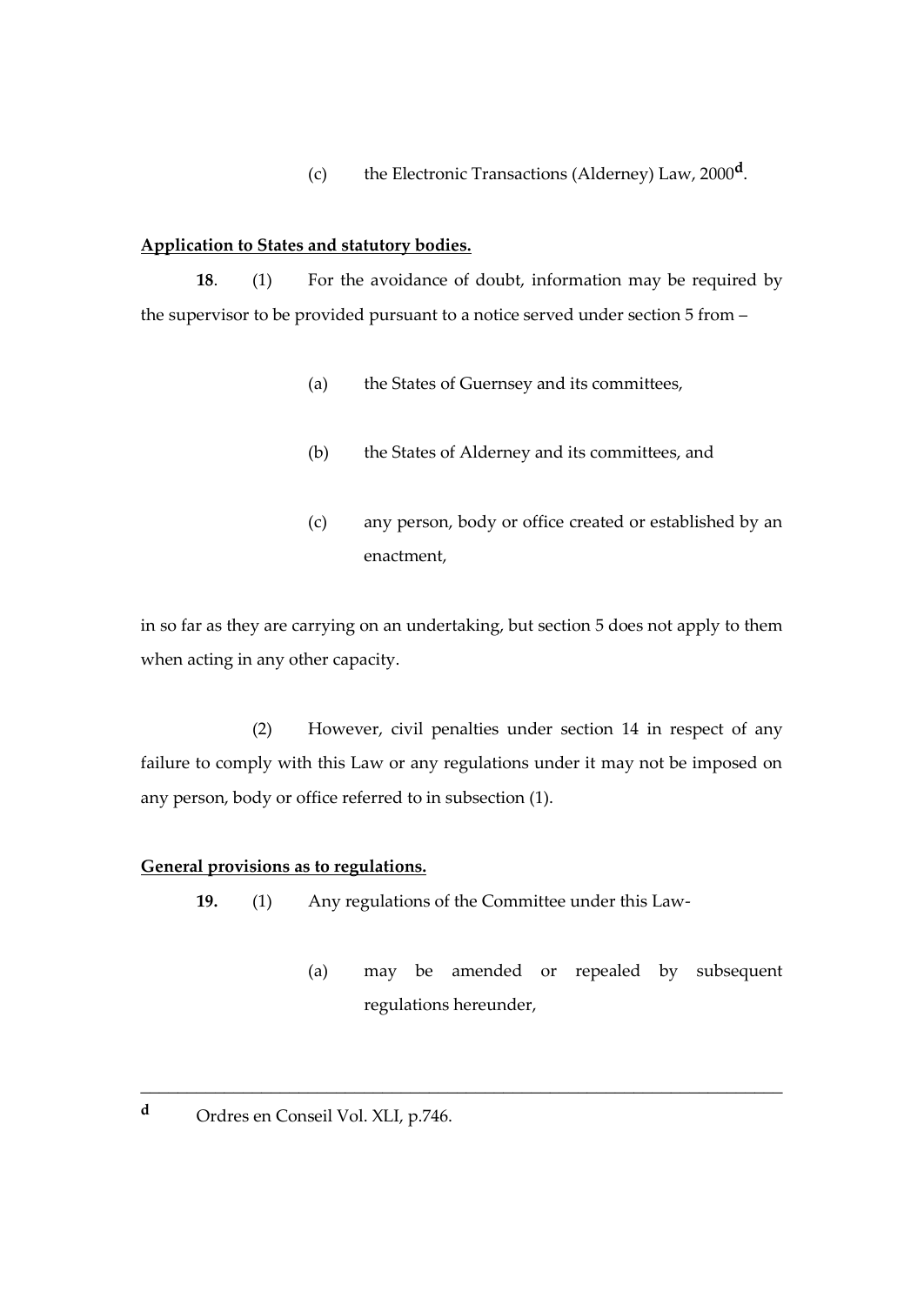- (b) may contain such consequential, incidental, supplemental and transitional provision as may appear to the Committee to be necessary or expedient,
- (c) shall be laid before a meeting of the States of Deliberation as soon as possible and shall, if at that or the next meeting the States resolve to annul them, cease to have effect, but without prejudice to anything done under them or to the making of new regulations.

(2) Any power conferred upon the Committee by this Law to make regulations may be exercised -

- (a) in relation to all cases to which the power extends, or in relation to all those cases subject to specified exceptions, or in relation to any specified cases or classes of cases,
- (b) so as to make, as respects the cases in relation to which it is exercised -
	- (i) the full provision to which the power extends, or any lesser provision (whether by way of exception or otherwise),
	- (ii) the same provision for all cases, or different provision for different cases or classes of cases, or different provision for the same case or class of case for different purposes,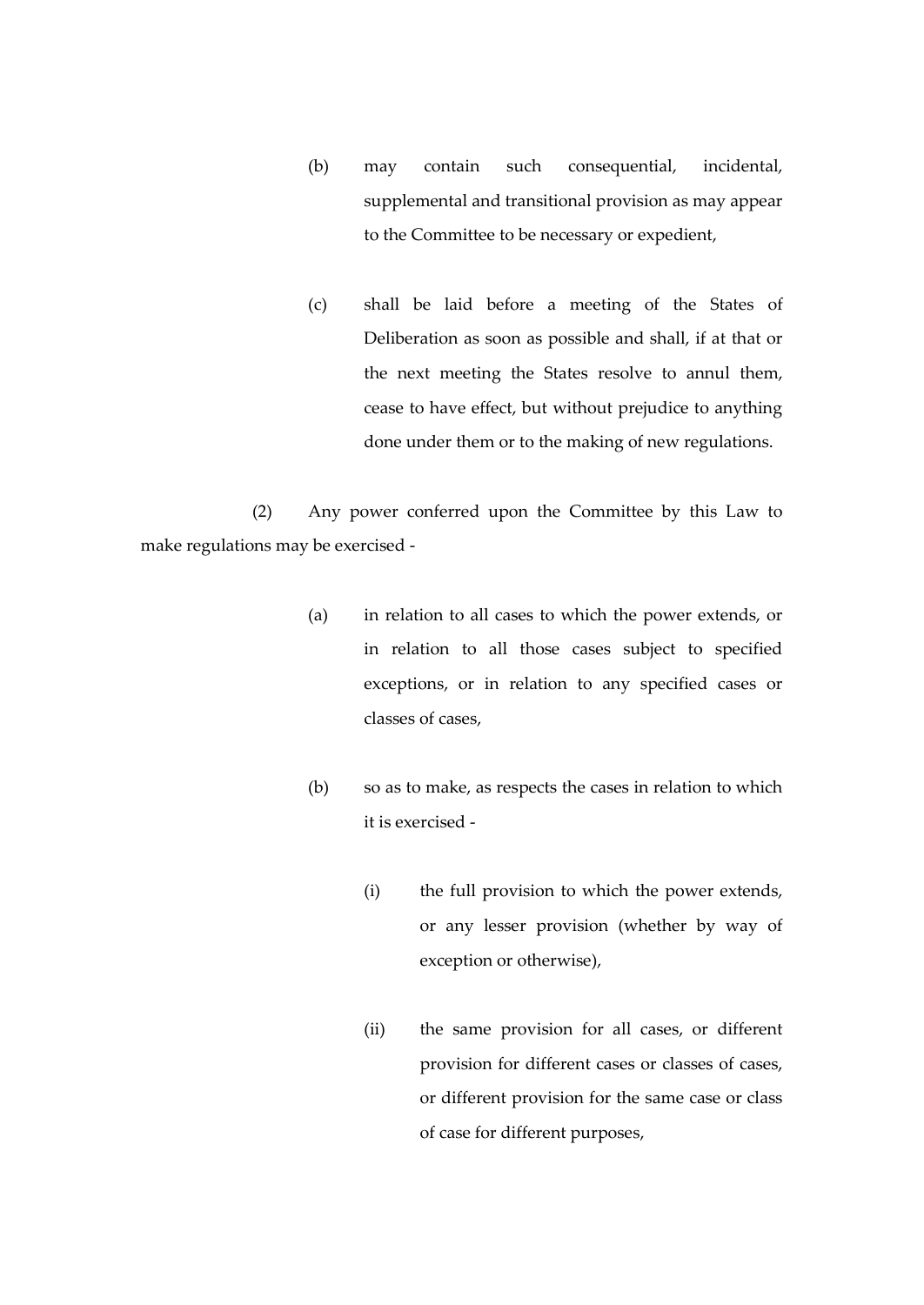(iii) any such provision either unconditionally or subject to any prescribed conditions.

(3) Any regulations of the Committee under this Law (other than regulations under section 25) will cease to have effect in Alderney if, within the period of four months immediately following the date on which they were made, the States of Alderney resolve to disapprove the application to Alderney of the regulations.

(4) If the States of Alderney resolve to disapprove the application of regulations in accordance with subsection (3), the regulations will cease to have effect in Alderney but without prejudice to anything done under the regulations in Alderney or to the making of new regulations.

#### **Interpretation.**

**20.** (1) In this Law, unless the context otherwise requires-

"**commercially sensitive information"** means information the disclosure of which would, or would be likely to, prejudice the commercial interests of any person, and includes a trade secret,

**"the Committee"** means the States of Guernsey Policy & Resources Committee,

**"the Court"** means the Royal Court sitting as an Ordinary Court,

**"economic statistics officer"** means a person appointed as an economic statistics officer under section 3,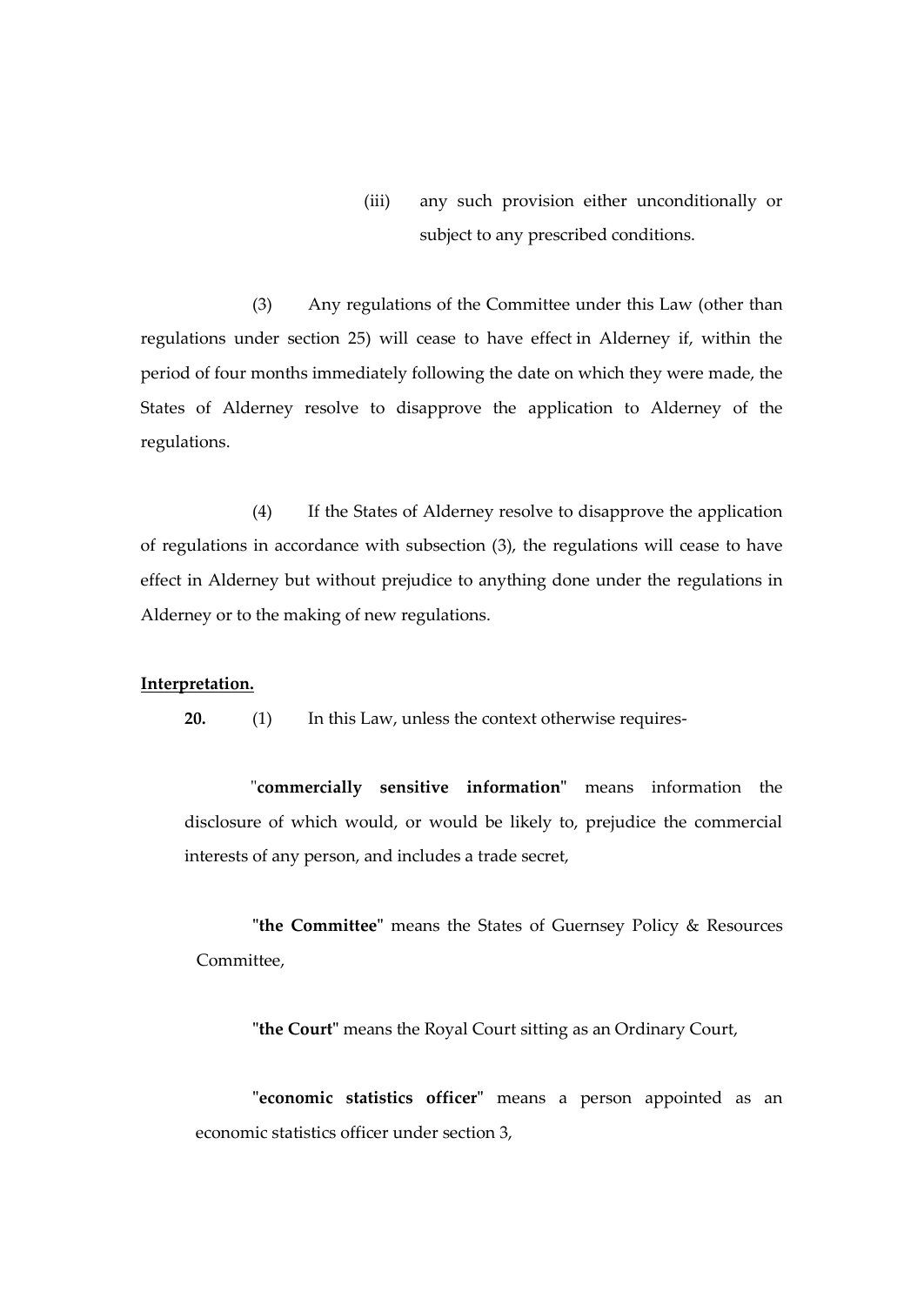**"electronic address"** includes an e-mail address and a telecommunications address,

**"electronic"** includes electrical, digital, magnetic, wireless, optical or electromagnetic,

**"gross domestic product"** means the measure of total economic activity of Guernsey, or Alderney, or Guernsey and Alderney (as the case requires) calculated in a manner that is consistent with the System of National Accounts (or such other standard or methodology as the Committee may, after consultation with the States of Alderney Policy and Finance Committee, by regulations appoint in respect of the compilation of measures of economic activity), and "**economic activity**" shall be construed consistently with this definition,

**"Guernsey"** includes Herm and Jethou,

**"information**" includes documents, and includes information stored or recorded in any form (including, without limitation, in electronic form); and, in relation to information stored or recorded otherwise than in legible form, references to its production, howsoever expressed, include (without limitation) references to the production of the information in a form -

- (a) in which it can be taken away, and
- (b) in which it is visible and legible or from which it can readily be produced in a visible and legible form,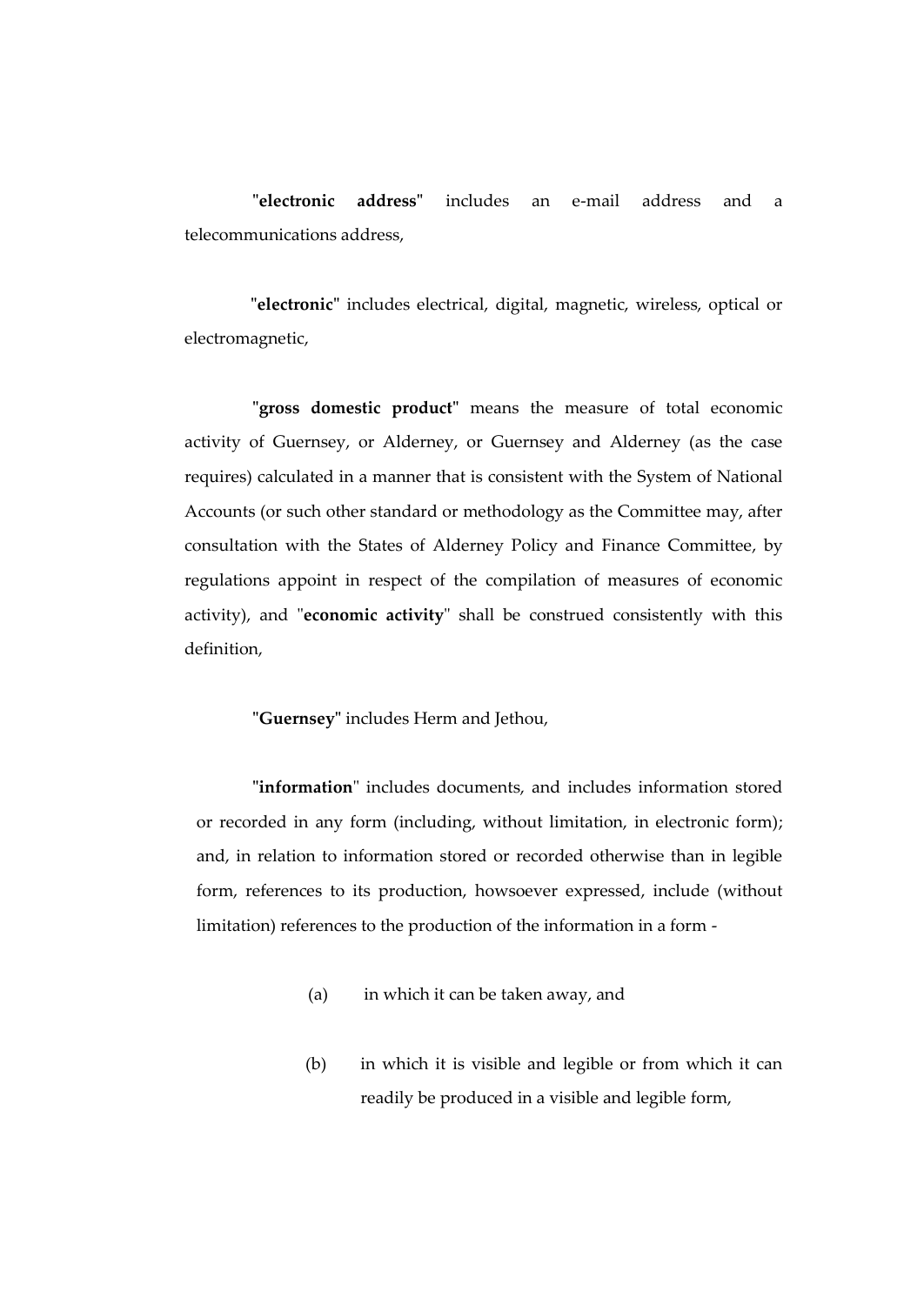**"post"** means special delivery, recorded or signed for delivery or ordinary letter post,

**"publish"** in respect of information, means publish in a manner likely in the opinion of the publisher to bring the information or how the information may be obtained to the attention of the public or any particular section of the public,

**"prescribed"** means prescribed by regulations made by the Committee, and the expression "**prescribe**" shall be construed accordingly,

**"relevant electronic address"** means an electronic address –

- (a) with which, in the opinion of the supervisor, the person or body concerned has a personal, business or other connection, and
- (b) a document transmitted to which is likely to come to the attention of the person or body concerned,

**"served"** includes given, provided and submitted,

**"summons"** includes any document compelling a person's attendance before the Court,

**"the supervisor"** means the person appointed as economics statistics supervisor by the Committee under section 1,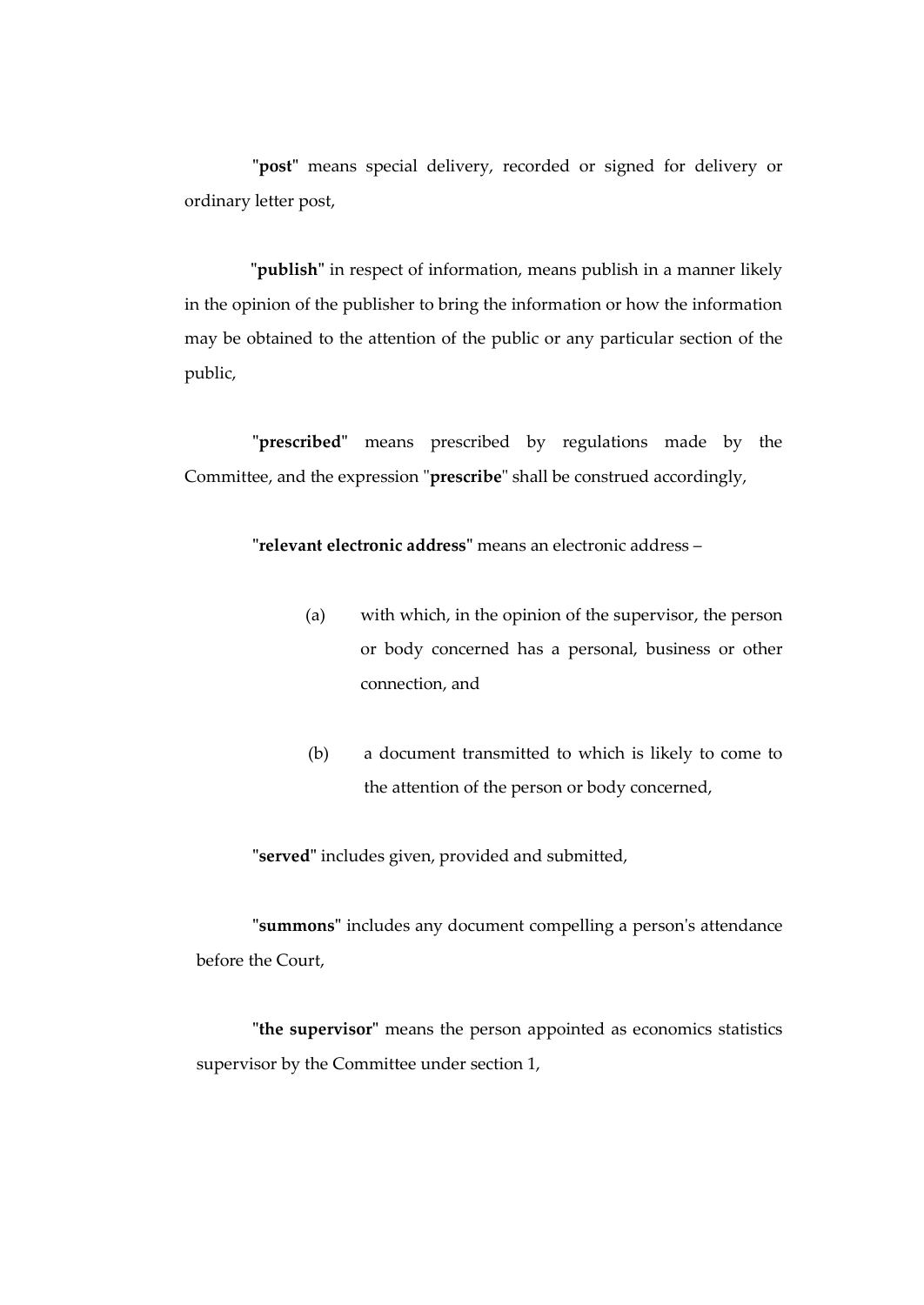**"transmitted"** means transmitted by electronic communication, that is to say, in electronic form and by electronic means, facsimile transmission or other similar means which produce or enable the production of a document containing the text of the communication,

**"undertaking"** means any undertaking by way of trade or business, whether or not carried on for profit, including for the avoidance of doubt any profession and acting as an employer, and "**carrying on an undertaking**" shall be construed accordingly, and

**"uniform scale"** means the uniform scale of fines for the time being in force under the Uniform Scale of Fines (Bailiwick of Guernsey) Law, 1989**<sup>e</sup>** .

(2) Any reference in this Law to a thing done under or for the purposes of this Law includes a reference to a thing done under or for the purposes of any regulations made under this Law; and a reference to a thing done under this Law includes a reference to a thing done for the purposes of this Law (and vice versa).

#### **Amendment of Income Tax (Guernsey) Law, 1975.**

**21**. (1) Immediately after section 206AB of the Income Tax (Guernsey) Law, 1975**<sup>f</sup>** ("**the Income Tax Law**") insert the following section -

\_\_\_\_\_\_\_\_\_\_\_\_\_\_\_\_\_\_\_\_\_\_\_\_\_\_\_\_\_\_\_\_\_\_\_\_\_\_\_\_\_\_\_\_\_\_\_\_\_\_\_\_\_\_\_\_\_\_\_\_\_\_\_\_\_\_\_\_\_

**<sup>e</sup>** Ordres en Conseil Vol. XXXI, p. 278.

**<sup>f</sup>** Ordres en Conseil Vol. XXV, p. 124; section 206AB was inserted by the States' Register of Contact Details (Guernsey and Alderney) Law, 2019. There are other amendments not relevant to this enactment.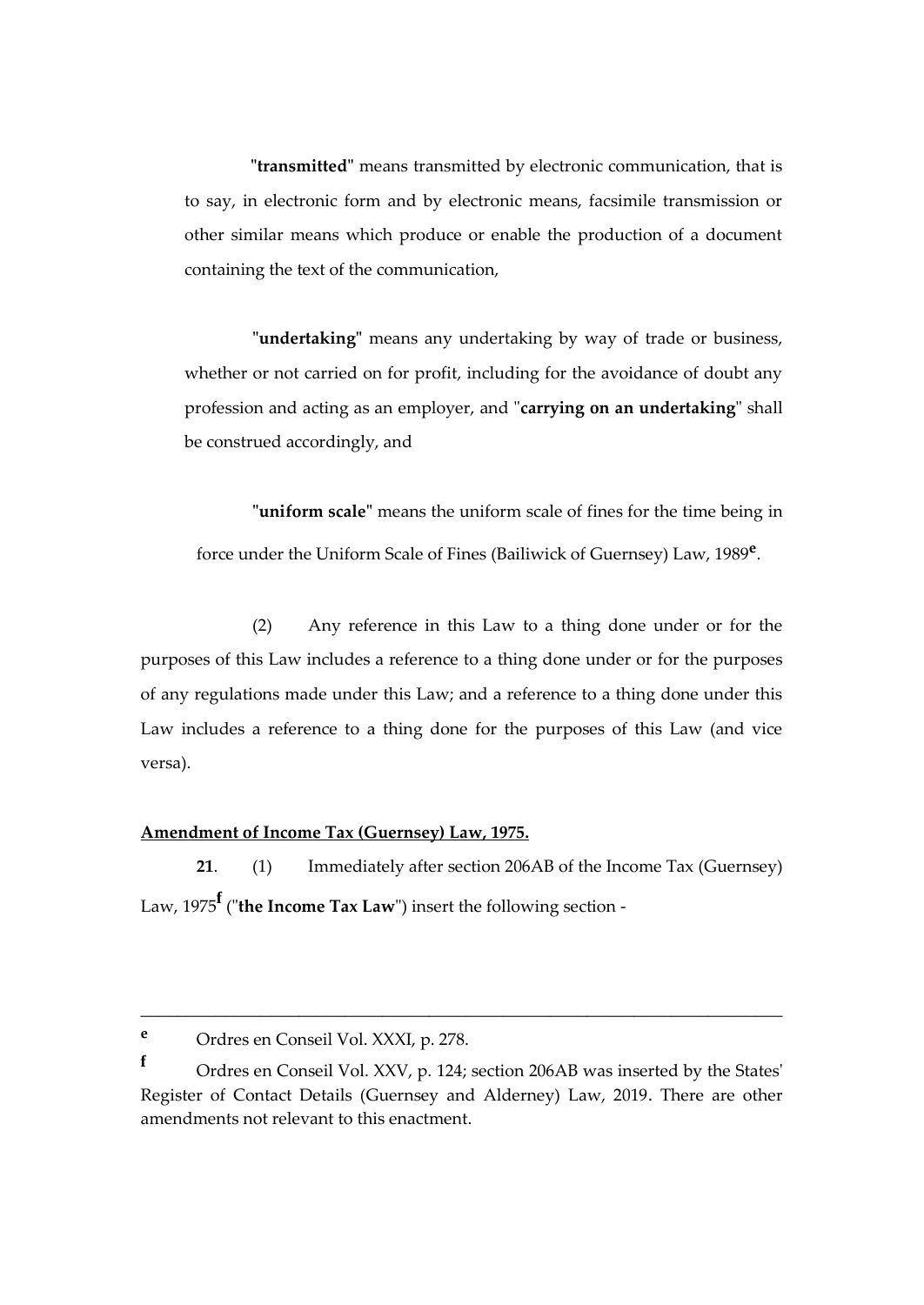# "**Disclosure of information to economic statistics supervisor under the Economic Statistics (Guernsey and Alderney) Law, 2019.**

**206AC.** (1) Nothing in section 206, or in any oath taken in accordance with that section, precludes the Director of the Revenue Service from disclosing to -

- (a) the economic statistics supervisor,
- (b) any deputy supervisor, or
- (c) any economic statistics officer,

appointed under the Economic Statistics (Guernsey and Alderney) Law, 2019 ("**the Economic Statistics Law**"), for the purposes of enabling them to discharge their functions under that Law -

- (i) information relating to the income or profits arising or accruing to any undertaking,
- (ii) information relating to the type of economic activity undertaken by any undertaking or employer.

(2) Information disclosed to the economic statistics supervisor, any deputy supervisor or any economic statistics officer under subsection (1) may, without prejudice to the provisions of the Economic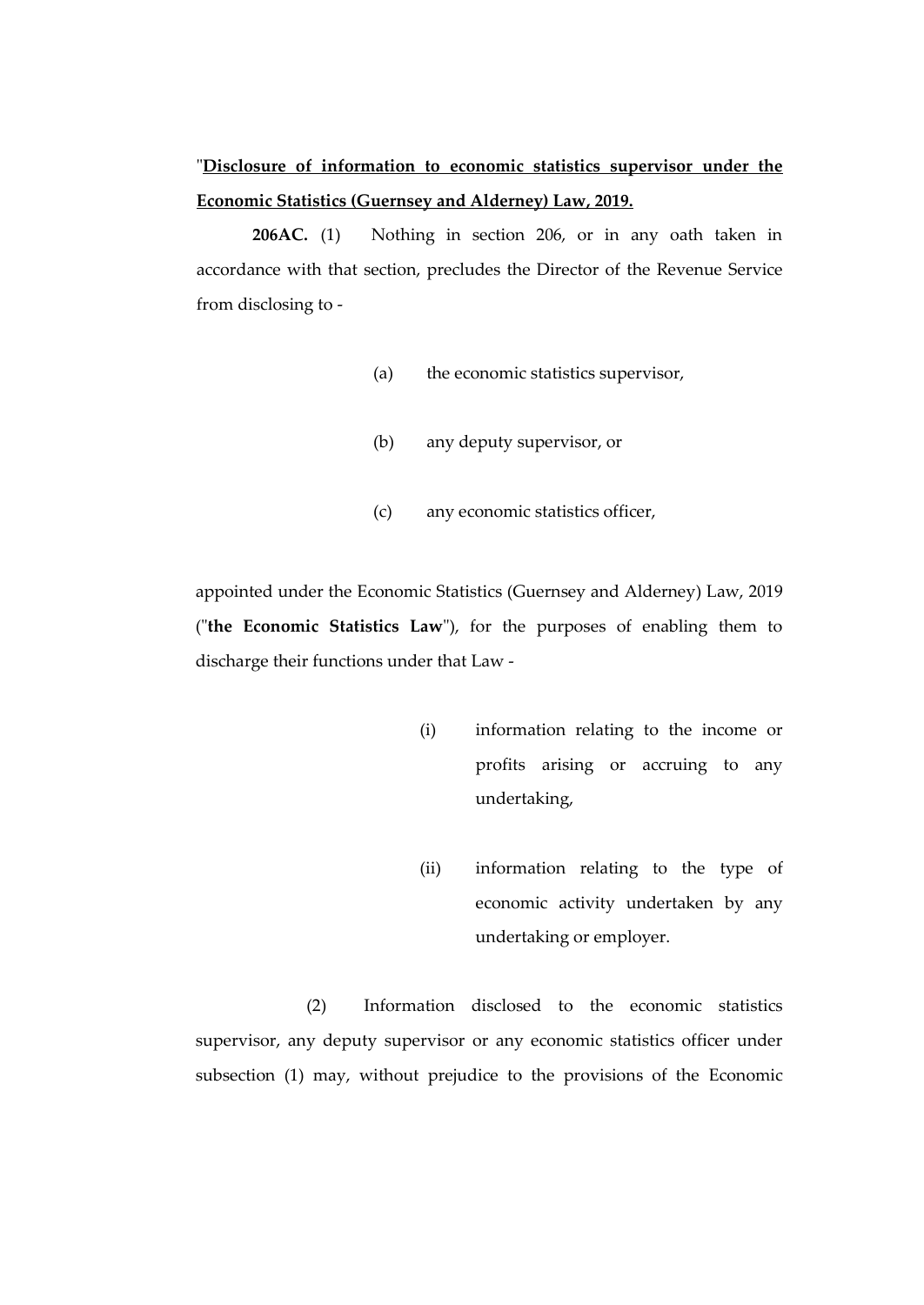Statistics Law restricting or authorising the disclosure and use of information, be used by them for the purposes mentioned in subsection (1).

(3) In subsection (1), "**undertaking**" has the meaning given in the Economic Statistics Law, and includes any person carrying on an undertaking.".

(2) In section 206B(1) of the Income Tax Law, for "or 206AB", substitute ", 206AA, 206AB or 206AC".

#### **Amendment of Social Insurance (Guernsey) Law, 1978.**

**22**. At the end of section 111 of the Social Insurance (Guernsey) Law, <sup>1978</sup>**<sup>g</sup>** insert the following subsections -

"(8) Nothing in this section shall be taken to prohibit a person authorised in that behalf by the Committee from disclosing to –

- (a) the economic statistics supervisor, or
- (b) any economic statistics officer,

appointed under the Economic Statistics (Guernsey and Alderney (Law), 2019 ("**the Economic Statistics Law**"), for the purposes of enabling them to discharge their functions under that Law -

\_\_\_\_\_\_\_\_\_\_\_\_\_\_\_\_\_\_\_\_\_\_\_\_\_\_\_\_\_\_\_\_\_\_\_\_\_\_\_\_\_\_\_\_\_\_\_\_\_\_\_\_\_\_\_\_\_\_\_\_\_\_\_\_\_\_\_\_\_

**<sup>g</sup>** Ordres en Conseil Vol. XXV, p. 124; as amended by Vol. XXXII, p. 59; No. X of 2000; Ordinance No. IX of 2016; Ordinance XIII of 2017. There are other amendments not relevant to this enactment.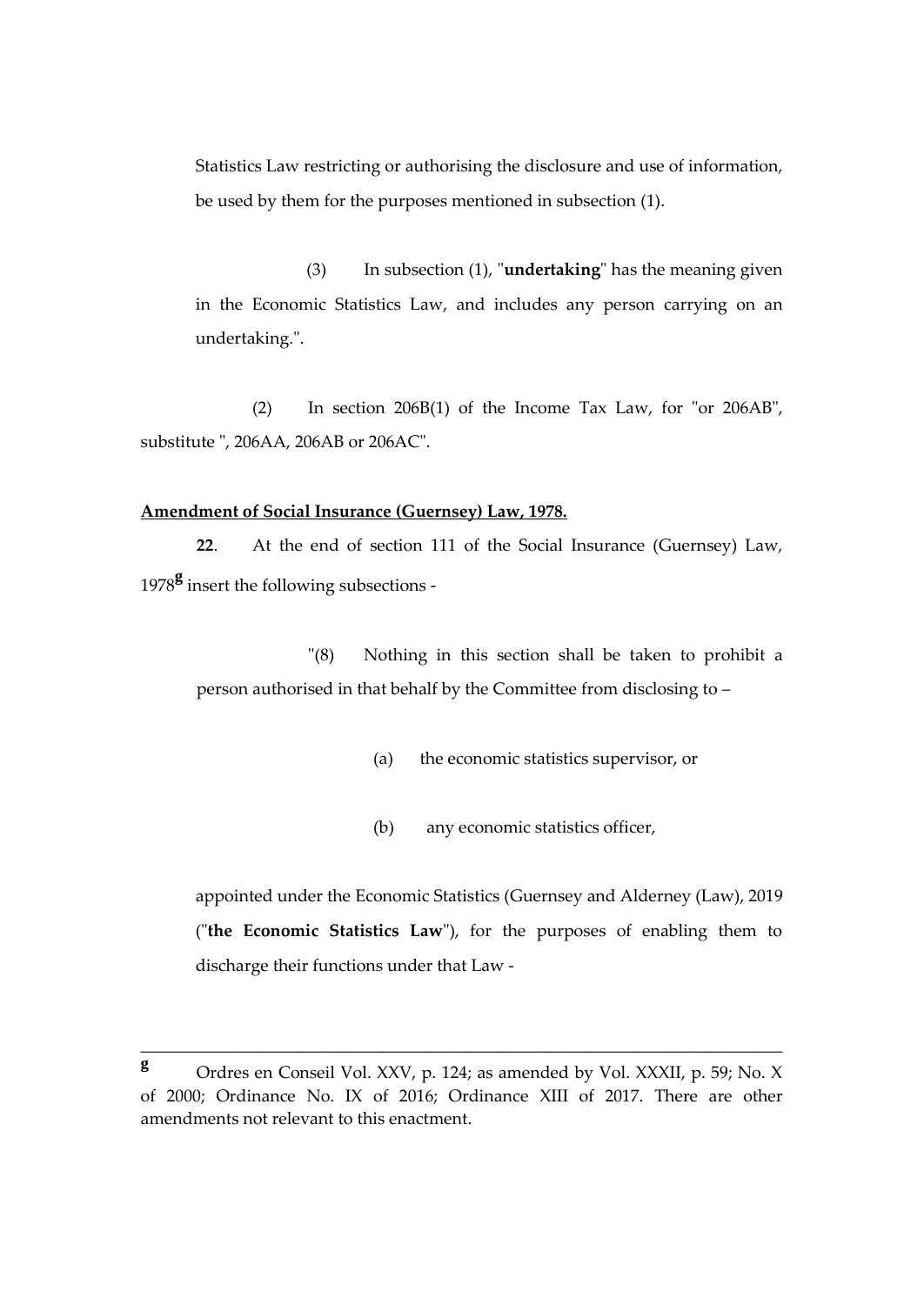- (i) information relating to the income or profits arising or accruing to any undertaking,
- (ii) information relating to the type of economic activity undertaken by any undertaking or employer.

(9) Information disclosed to the economic statistics supervisor or any economic statistics officer under subsection (8) may, without prejudice to the provisions of the Economic Statistics Law restricting or authorising the disclosure and use of information, be used by them for the purposes mentioned in subsection (8).

(10) For the purpose of subsection (8), "**undertaking**" has the meaning given in the Economic Statistics Law, and includes any person carrying on an undertaking.".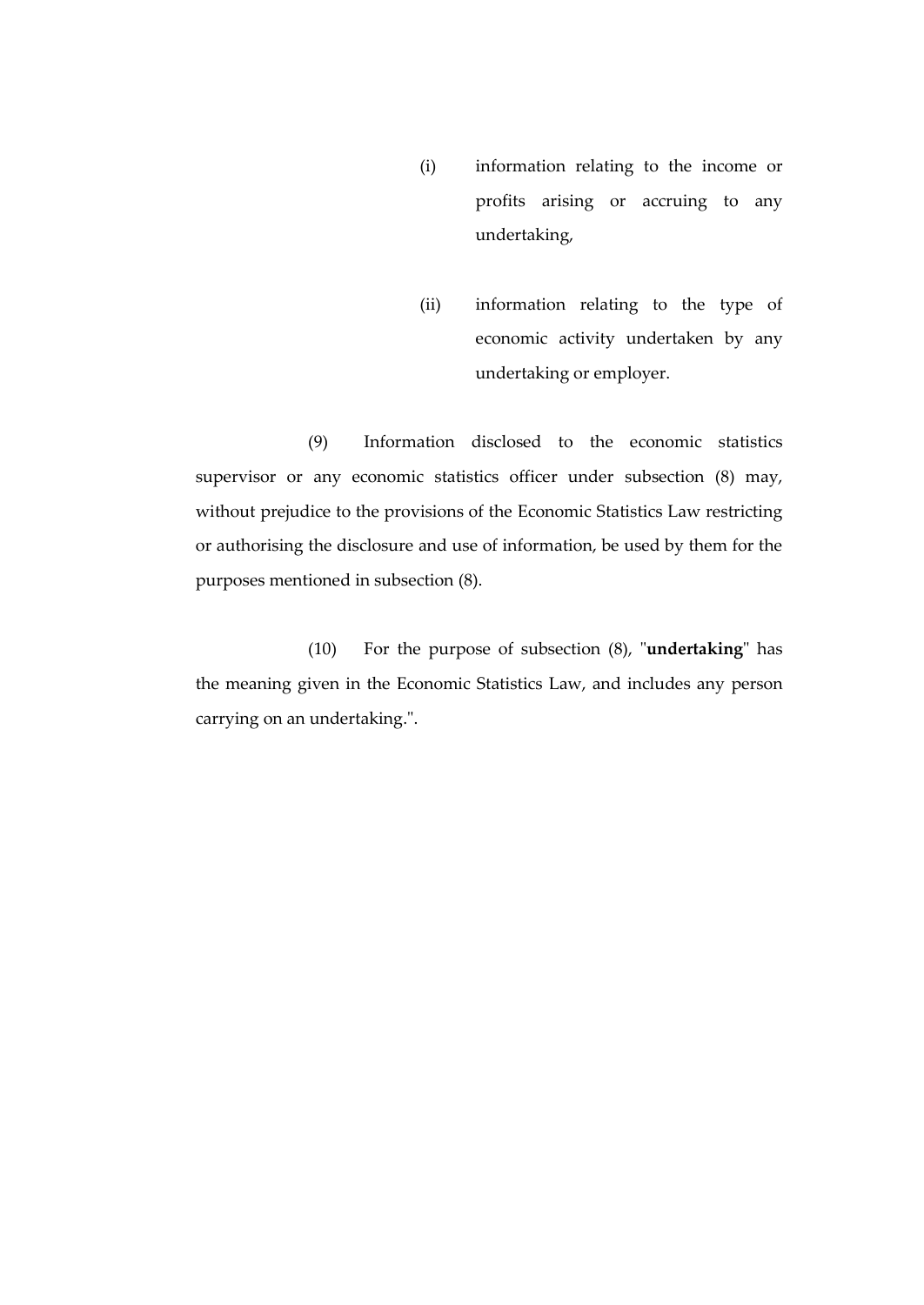## **Amendment of States' Register of Contact Details (Guernsey and Alderney) Law, 2019.**

**23.** At the end of Schedule 2 to the States' Register of Contact Details (Guernsey and Alderney) Law, 2019**<sup>h</sup>** , insert –

"The economic statistics supervisor and any deputy supervisor (within the meaning of sections 1 and 3 of the Economic Statistics (Guernsey and Alderney) Law, 2019)."

## **Citation.**

**24.** This Law may be cited as the Economic Statistics (Guernsey and Alderney) Law, 2019.

## **Commencement.**

**25.** This Law shall come into operation on the day appointed by regulations of the Committee, and the regulations may appoint different days for different provisions and different purposes.

\_\_\_\_\_\_\_\_\_\_\_\_\_\_\_\_\_\_\_\_\_\_\_\_\_\_\_\_\_\_\_\_\_\_\_\_\_\_\_\_\_\_\_\_\_\_\_\_\_\_\_\_\_\_\_\_\_\_\_\_\_\_\_\_\_\_\_\_\_

**<sup>h</sup>** Approved by the States of Deliberation on \*, 2019.